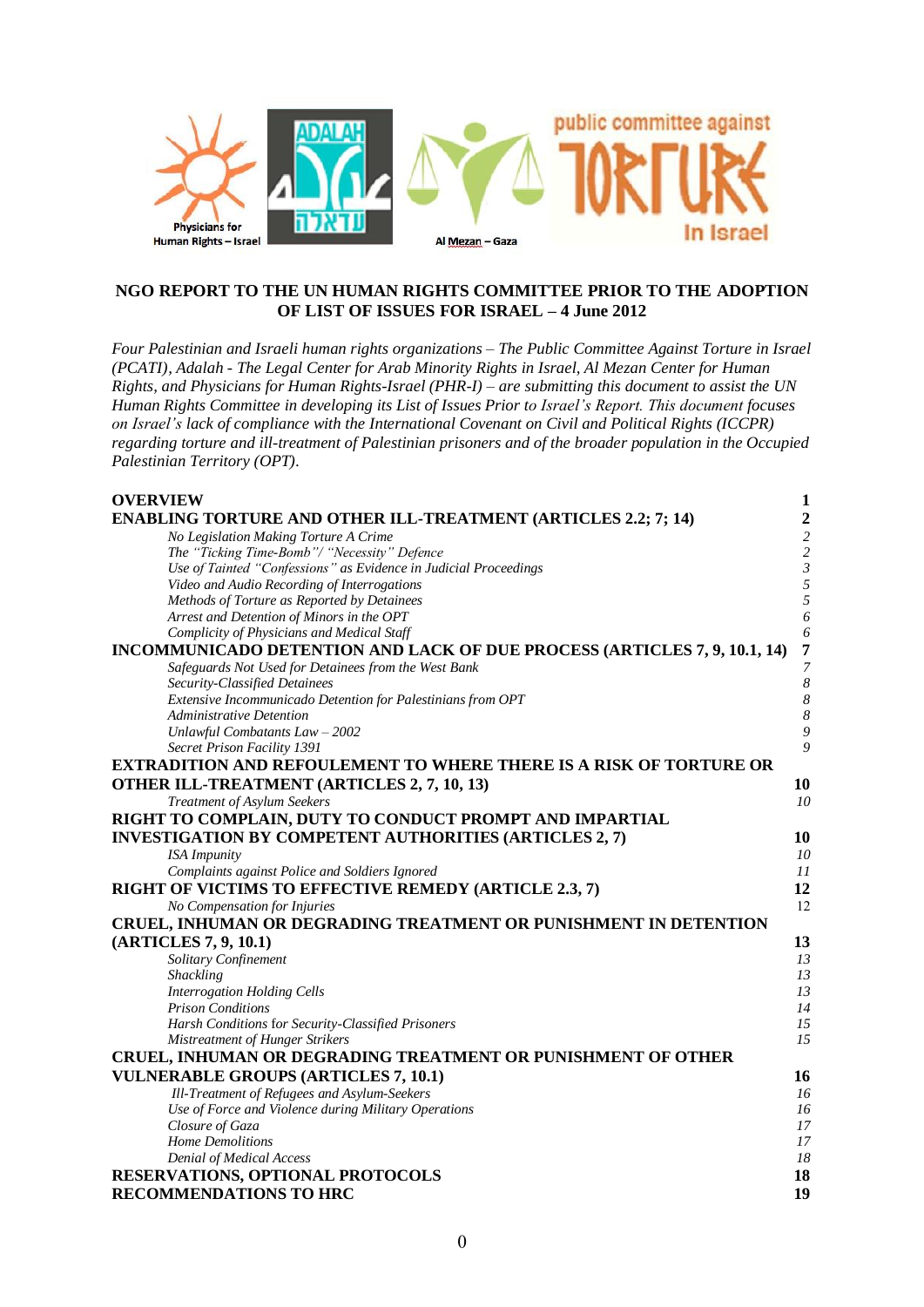### **OVERVIEW**

- 1. Since the Human Rights Committee (henceforth: the Committee) considered Israel's previous report and issued its concluding observations in 2010, the Israel Security Agency/General Security Service (henceforth: ISA/GSS)<sup>1</sup> has continued to employ torture and cruel, inhuman or degrading treatment (henceforth: other ill-treatment) in the interrogation of dozens of Palestinian detainees. The use of techniques of torture, officially referred to as "special measures" or "necessity interrogation," is officially sanctioned and justified by the claim of "necessity" under Israel's Penal Law. The State Attorney's Office or the Attorney General invariably close torture victims' complaints, and/or fail to investigate complaints or prosecute interrogators or their superiors.<sup>2</sup>
- 2. As of April 2012, Israel held 4,653 security prisoners from the Occupied Palestinian Territories (OPT) and 308 administrative detainees, 24 of whom are members of the Palestinian Legislative Council.<sup>3</sup> Most of the prisoners and detainees are held outside of the OPT in Israel. Seven of the prisoners are female, and 218 are minors – 33 of these under the age of 16. 527 prisoners are serving life sentences. One prisoner has been held under the 2002 law on Unlawful Combatants since August 2009.
- 3. On Palestinian Prisoners' Day, 17 April 2012, around 2,000 Palestinian prisoners and detainees began a mass hunger strike, continuing a strike begun in December 2011 by Khader Adnan. The strike ended 28 days later, on 16 May 2012, with an agreement with a committee representing the prisoners. Under the agreement, the Israel Prison Service (IPS) will implement "easements" on issues over which the prisoners were protesting, including the harsh conditions of imprisonment, the use of administrative detention, solitary confinement, and the denial family visits from the West Bank and Gaza, on the condition that prisoners will not "carry out any security activity inside Israeli prisons."<sup>4</sup> The agreement was reached while Bilal Diyab and Tha'er Halahla were in critical medical condition, having been on hunger strike for 78 days.
- 4. Violence and humiliation constituting ill-treatment, and at times torture, are inflicted by soldiers, police and other security forces during arrest and detention of Palestinians in the OPT. Preventative measures are half-hearted; investigations are rare, prosecutions rarer, and convictions rarer still.
- 5. While there is no disagreement that the Covenant applies in Israel, Israel continues to claim that it does not apply to the OPT despite the Committee and other human rights treaty bodies' position to the contrary. The Committee has repeatedly emphasized that, "contrary to the State party's position, in the current circumstances, the provisions of the Covenant apply to the benefit of the population of the occupied territories, including in the Gaza Strip, with regard to all conduct by the State party's authorities or agents in those territories affecting the enjoyment of rights enshrined in the Covenant."<sup>5</sup> Practices in the OPT must be part of Israel's report or answers to the List of Issues posed by the Committee.
- 6. Israel has consistently failed to implement the Committee's recommendations.

2 See PCATI's most recent report: *Accountability Still Denied,* January 2012,

<u>.</u>

<sup>1</sup> The Hebrew name translates to "General Security Service". Note that this term and its acronym, GSS, were used officially in older documents.

[http://www.stoptorture.org.il/files/PCATI\\_eng\\_web.pdf](http://www.stoptorture.org.il/files/PCATI_eng_web.pdf)

<sup>3</sup> Addameer – Prisoner Support and Human Rights Association, *Addameer Monthly Detention Report* – 1 May 2012, http://www.addameer.org/etemplate.php?id=458.

<sup>4</sup> Israel Ministry of Foreign Affairs, "*End of hunger strike by security prisoners*," Israel MFA translation of agreement, 14 May 2012, available at

[http://www.mfa.gov.il/MFA/Government/Communiques/2012/End\\_hunger\\_strike\\_security\\_prisoners\\_14-May-](http://www.mfa.gov.il/MFA/Government/Communiques/2012/End_hunger_strike_security_prisoners_14-May-2012.htm#understandings)[2012.htm#understandings.](http://www.mfa.gov.il/MFA/Government/Communiques/2012/End_hunger_strike_security_prisoners_14-May-2012.htm#understandings) 

<sup>5</sup> UN Doc. A/65/40, Vol. I (2009-10), para.5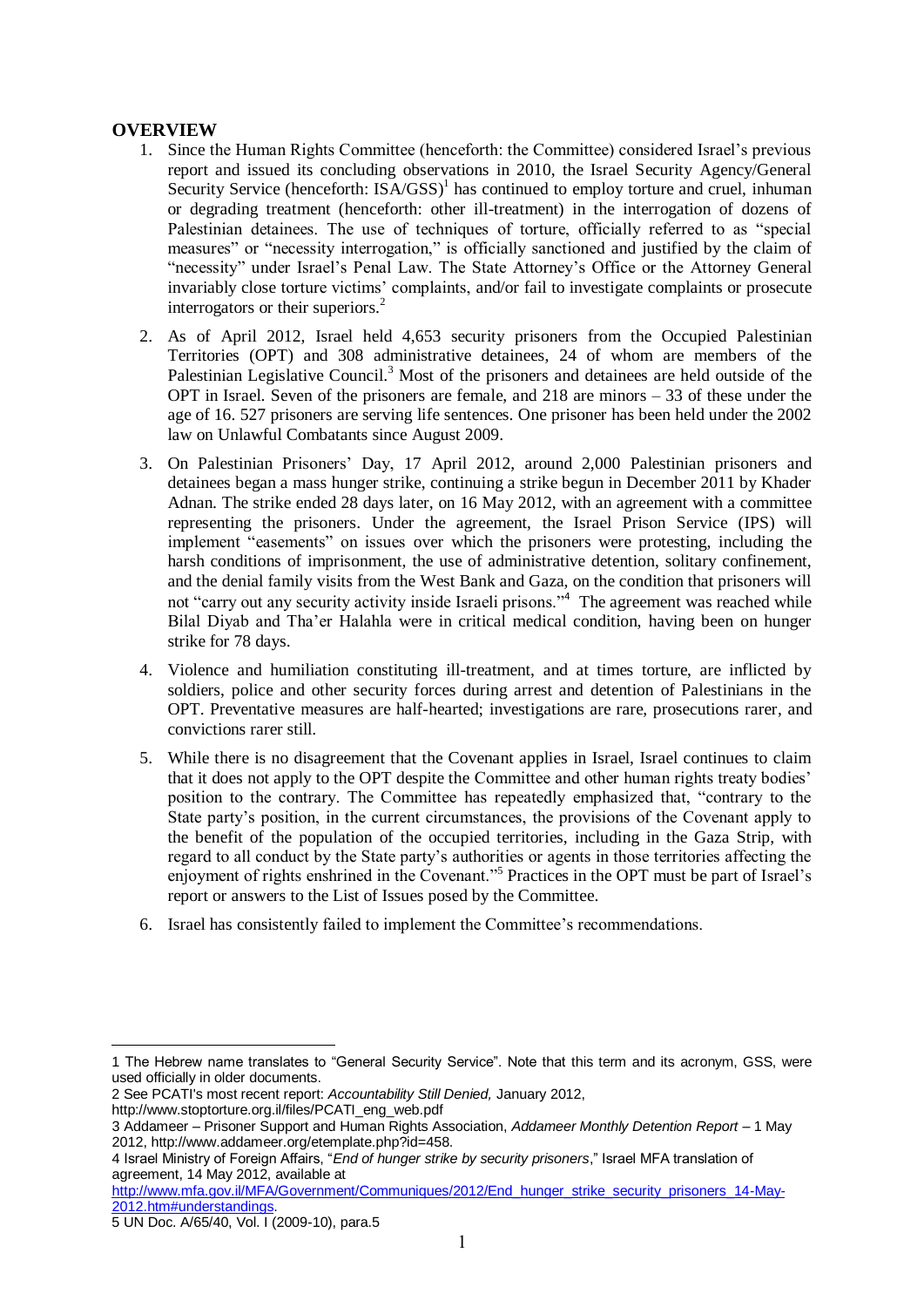#### **ENABLING TORTURE AND OTHER ILL-TREATMENT (ARTICLES 2.2; 7; 14)**

#### **No Legislation Making Torture a Crime**

7. There is no legislation in Israel establishing a crime of torture as defined in Article 1(1) of the UN Convention against Torture and Other Cruel, Inhuman or Degrading Treatment or Punishment, <sup>6</sup> or as prohibited by Article 7 of the ICCPR. The existing offences of cruel treatment by physical or mental abuse apply only if the victim is in custody or helpless and do not include several elements of the definition of torture.<sup>7</sup> The crime of a public servant extorting a confession or information concerning an offence prohibits the use of force or violence or threat of injury, but does not criminalize causing mental suffering, nor does it prohibit acts for purposes such as punishment or for any reasons based on discrimination. The maximum sentence of three years' imprisonment for this offence cannot be considered an appropriate penalty given the grave nature of the crime of torture.<sup>8</sup>

Ad-hoc committees established by the Justice Ministry have pointed out the lacunae in the existing Penal Law and recommended enacting a specific offence of torture consistent with Article 1 of CAT<sup>9</sup> and Article 7 of the ICCPR These recommendations have been ignored for more than a decade.

#### **The "Ticking Time-Bomb"/ "Necessity" Defense**

8. Following a Supreme Court judgment of September 1999 (HCJ 5100/94 *Public Committee against Torture in Israel v. the State of Israel*), torture in certain circumstances (referred to as "ticking timebomb" situations) is justified as a "lesser evil" through making available to torturers, *ex post facto*, the "defence of necessity" as provided in Israel's Penal Law.<sup>10</sup> The "defence of necessity" thus provides justification and consequently an exemption from criminal liability to torturers in these perceived situations. The judgment still stands, more than 14 years after the Committee first explained the inapplicability of this defence for torturers to the State Party,<sup>11</sup> and in defiance of subsequent and repeated recommendations by the Committee;<sup>12</sup> the Committee against Torture;<sup>13</sup> and the UN Special Rapporteur on Torture.<sup>14</sup>

<sup>&</sup>lt;u>.</u> 6 UNGA res. 39/46, 10 December 1984, entered in to force 26 June 1987.

<sup>7</sup> Under sec. 368(c) of the Penal Law, 1977, mental or physical abuse of a helpless person is punishable by a maximum of seven years imprisonment, or nine years if the perpetrator is the person responsible for the victim. The Supreme Court has held that this offence is applicable to cruelty or ill-treatment of a person being held in custody: Cr. A. 1752/00 *State of Israel v. Nakash*, Piskei Din 54(2) 72, 78–80 (2000). Under sec. 65 of the Military Jurisdiction Law, 1955, cruel treatment by a soldier of a detainee or lower-ranking soldier carries a maximum penalty of three years imprisonment or seven years in aggravating circumstances.

<sup>8</sup> Section 277 of the Penal Law, 1977, under the heading of "oppression by a public servant," provides:

<sup>&</sup>quot;A public servant who does one of the following is liable to imprisonment for three years: (1) uses or directs the use of force or violence against a person for the purpose of extorting from him or from anyone in whom he is interested a confession of an offence or information relating to an offence;

<sup>(2)</sup> threatens any person, or directs any person to be threatened, with injury to his person or property or to the person or property of anyone in whom he is interested for the purpose of extorting from him a confession of an offence or any information relating to an offence."

<sup>9</sup> The Committee for Examining Legislation against Torture – Summary Report (11 July 1995). Similar recommendations for reforms in the law of evidence consistent with Articles 1 and 15 of the Convention were included in the Goldberg Committee Report concerning Conviction on the Sole Basis of Confessions and the Grounds for Retrial (December 1994), pp. 16-17. The Justice Ministry circulated a bill for a crime of torture in 1999: Penal Law (Amendment – Prohibition of Torture), 1999.

<sup>10</sup> "GSS Investigations and the Necessity Defence – Framework for Exercising the Attorney General's Discretion (Following the High Court Ruling)," issued by then Attorney General Elyakim Rubinstein, 28 October 1999, setting criteria for refraining from prosecution of GSS interrogators under the defence of necessity. This framework was adopted pursuant to the Supreme Court judgment of September 1999 in HCJ 5100/94. There the Court ruled (at para. 38): "An investigator who insists on employing these methods ["physical means"], or does so routinely, is exceeding his authority. His responsibility shall be fixed according to law. His potential criminal liability shall be examined in the context of the "necessity" defence, and according to our assumptions… the investigator may find refuge under the "necessity" defence's wings (so to speak), provided this defence's conditions are met by the circumstances of the case."

<sup>11</sup> Commenting on Israel's initial report, CAT stated the following:

<sup>&</sup>quot;It is a matter of deep concern that Israeli laws pertaining to the defences of 'superior orders' and 'necessity' are in clear breach of that country's obligations under article 2 of the Convention Against Torture." UN Doc. A/49/44 (1994), para. 167.

<sup>12</sup> In 2003 the Human Rights Committee clearly stated that "the 'necessity defence' argument… is not recognized under the Covenant." Concluding observations of the Human Rights Committee: Israel. UN Doc.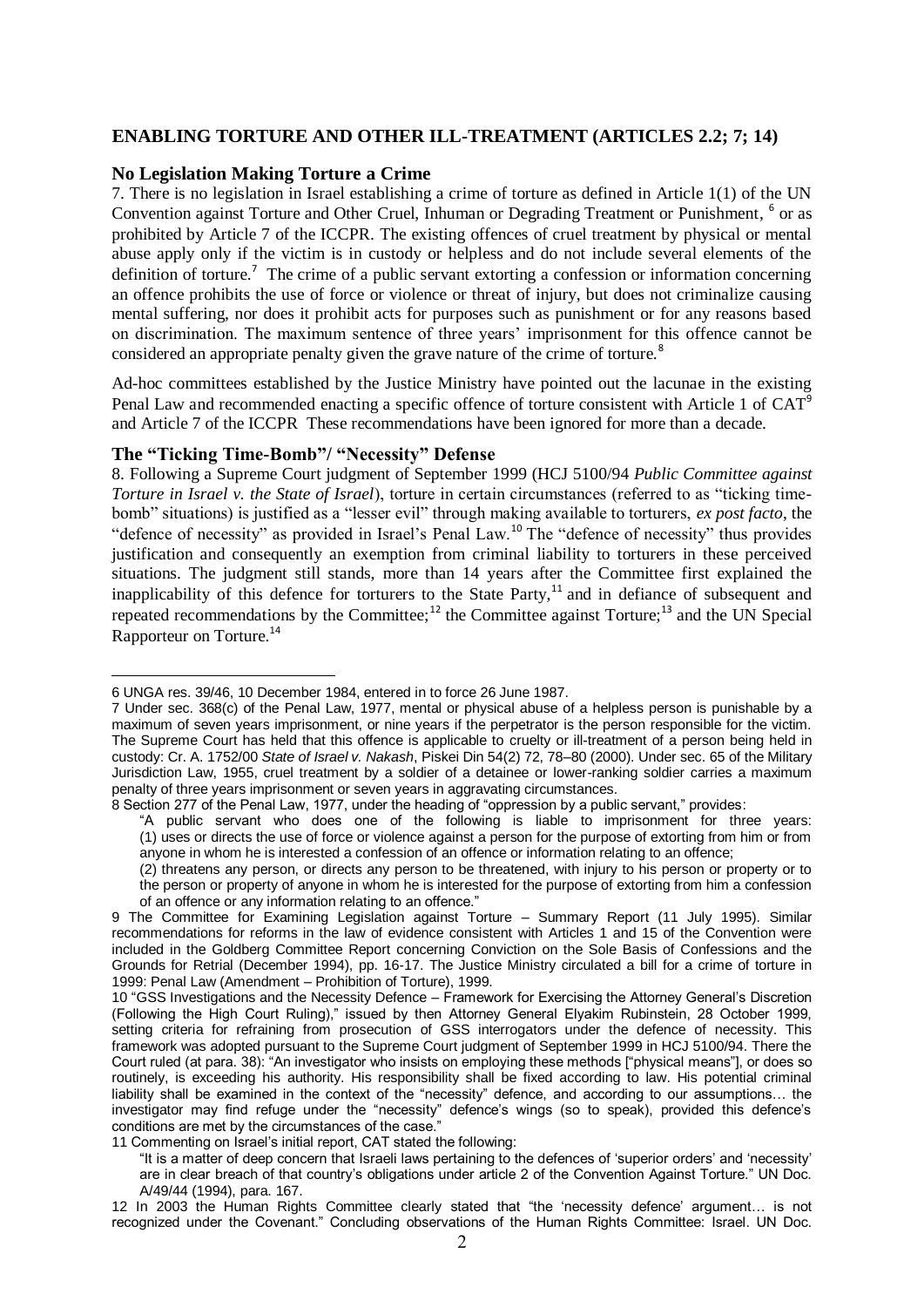9. The Supreme Court's coupling of a general rule prohibiting torture with a "ticking bomb" exception has since been echoed in the position of both the state and the Court vis-à-vis specific torturous interrogation methods. The Court has allowed the state to commit only to refraining from the use of such methods "as a general rule." Thus the Court rejected a petition against the ISA using family members as a means of inflicting mental torture on detainees (described below), accepting the state's position that (in the Court's words) "*as a general rule*, in a situation where a family member of the detainee is not under arrest, and there is no legal cause to arrest him, a presentation to the interrogee according to which the family member is under arrest must not be made"<sup>15</sup> (emphasis added).

10. Similarly, in April 2010 a petition by PCATI against the systematic use of handcuffs and other shackles as a means of causing pain and suffering to interrogees by the ISA was rejected *inter alia* on the basis of the state's statement that (in the Court's words) "*as a general rule* there is no permission to use shackling as a means of interrogation" (emphasis added). In this case the State added and the Court accepted, that "if and to the extent that shackling is used by an interrogator as a means of interrogation in a specific interrogation, its legality will be clarified according to the circumstances as is the application of any physical means of interrogation used when the 'defence of necessity' applies to the interrogator".<sup>16</sup> This creation of torture-facilitating legal loopholes is in blatant violation of the absolute prohibition of torture under the Convention, and indeed its object and purpose.

### **Use of Tainted "Confessions" as Evidence in Judicial Proceedings**

The use and admissibility in courts of "confessions" extracted from defendants or witnesses by interrogation methods amounting to torture or other ill-treatment is widespread due to weaknesses in the evidentiary laws and judicial precedents. These problems persist both in Israeli civilian courts and in West Bank military courts.

11. Decisions on the admissibility of evidence still generally follow the *Issaskarov* judgment of 2006.<sup>17</sup> In this case, the Supreme Court ruled that the failure of the police to inform suspects prior to questioning of their right to consult a lawyer, as well as other substantial violations of suspects' right to fair procedures, give rise to a *discretionary* judicial authority to hold inadmissible any confession or other evidence obtained in violation of these rights. However, this judicial rule, meant to force the police to comply with legal guarantees of fair procedures, does not apply when the suspect has been prevented from seeing a lawyer on the basis of an order issued in a security case. The exclusionary rule applies only when the violation of a right to fair procedures was not itself authorized by law. Furthermore, the Supreme Court held that the severity of the offence and the importance of the evidence are factors in favour of admitting the evidence, even when the suspect's rights were violated.<sup>18</sup> Applying this proviso to the interrogation of "suspected terrorists" is likely to lead trial

 $\overline{a}$ CCPR/CO/78/ISR, 5 August 2003, para. 18. In 2010 the Human Rights Committee recommended, in a similar vein, that "the State party should completely remove the notion of 'necessity' as a possible justification for the crime of torture." UN Doc. A/65/40, Vol. I (2009-10), para. 75(11).

<sup>13</sup> Commenting on Israel's 2nd periodic report, the Committee against Torture (CAT) expressed concern over: "The continued use of the "Landau rules" of interrogation permitting physical pressure by the General Security Services, based as they are upon domestic judicial adoption of the justification of necessity, a justification which is contrary to article 2, paragraph 2, of the Convention. UN Doc. A/53/44 (1998), para. 238(a)." Commenting on Israel's 3rd periodic report, the CAT "expressed concern" that "in the Supreme Court's 1999 ruling… the Court indicated that GSS interrogators who use physical pressure in extreme circumstances ("ticking bomb cases") might not be criminally liable as they may be able to rely on the 'defence of necessity'." The Committee recommended that "necessity as a possible justification for the crime of torture should be removed from the domestic law." UN Doc. A/57/44 (2002), para. 52(a)(iii), para. 53(i). Commenting on Israel's 4th periodic report, CAT reiterated these concerns, and "its previous recommendation that the State party completely remove necessity as a possible justification for the crime of torture." UN Doc. A/64/44 (2008-9), para. 49(14).

<sup>14</sup> The Special Rapporteur stated unequivocally in response to the HCJ ruling in *HCJ 5100/94 Public Committee against Torture in Israel v. the State of Israel* and referring to the 'defence of necessity': "…there is no such defence against torture or similar ill-treatment under international law". UN Doc. E/CN.4/2000/9 (2000), para. 675. 15 HCJ 3533/08 *Suweiti et al. v. the ISA et al.* (decision delivered 9 September 2009), para. 4.

<sup>16</sup> HCJ 5553/09 *Public Committee Against Torture in Israel v. the Prime Minister et al.* (decision delivered April 2010). Here, too, the Court is summarising the State's position.

<sup>17</sup> Cr. App. 5121/98 *Issaskarov v. Chief Military Prosecutor* (decision delivered 4 May 2006), available in English translation on the website of Israel's Supreme Court, http://www.court.gov.il.

<sup>18</sup> *Ibid*., para. 67, concerning the requirement that the evidence be illegally obtained for it to become putatively inadmissible; para. 72 concerning the gravity of the crime and the importance of the evidence being factors to admit the evidence even it was obtained illegally and violates the defendant's right to fair procedures.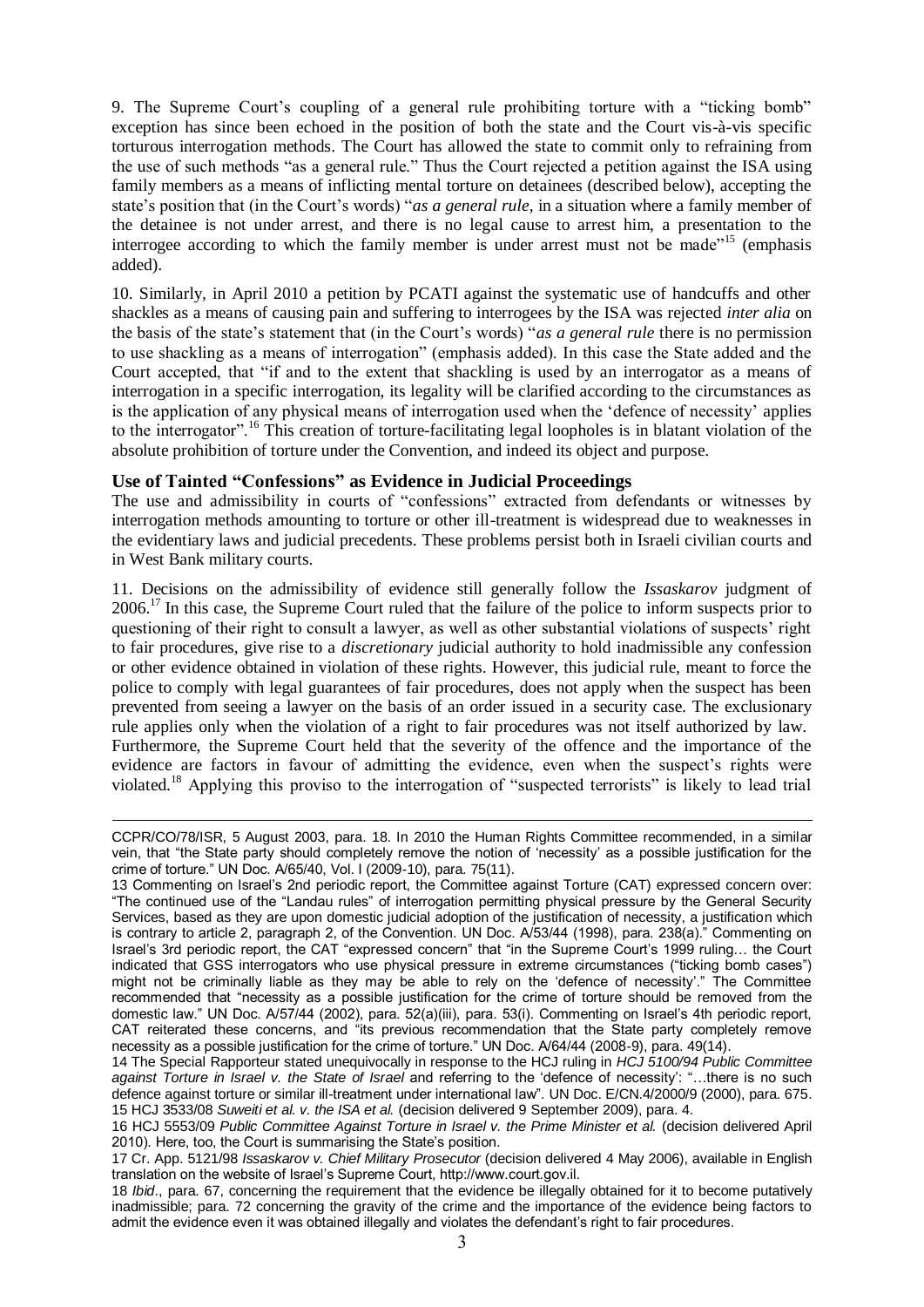courts to admit confessions and other evidence even where the accused was not informed of the right to meet counsel.

12. Under Sec 10(a) of the Evidence Ordinance (New Version) - 1971, an incriminating out-of-court statement by an accomplice may be admissible as evidence and form the sole substantial grounds for conviction. When obtained through torture or other ill-treatment, such evidence, rather than being barred in all cases in accordance with the Convention, in Israeli law "the question of how the evidence was obtained affects its weight in the trial of the appellant [the defendant] but not its admissibility."<sup>19</sup> Where an accomplice incriminated the defendant in a statement obtained by torture or other ill-treatment in the course of an ISA interrogation, the accomplice's statement will be admissible as evidence against the defendant even if it might be inadmissible as a confession in the accomplice's own trial; such a statement on its own may be sufficient to convict the defendant.<sup>20</sup> The result is that prosecutors bring cases based on evidence obtained by the ISA in "necessity interrogations" because they know that even if a defendant's own confession may be inadmissible as evidence against him, because it was obtained by torture, it would be admissible against his alleged co-conspirators or collaborators, while the latter's confessions, even if obtained in the same type of interrogation using the same torturous means would in turn be admissible against the original defendant, and that such confessions may even suffice, in both cases, to ensure conviction. Several subsequent judicial rulings followed *Issaskarov* in rejecting purported evidence obtained unlawfully.<sup>21</sup> However, in line with the above, such decisions are based on a low probative value of such evidence rather than its outright rejection.

13. The division of labour between the ISA and police has been considered by the courts as rendering admissible confessions which, while induced by torture or other ill-treatment at the hands of ISA interrogators, are delivered (often in the defendant's own handwriting) to police officers who do not themselves employ methods prohibited by the Covenant, and even warn suspects of their right to avoid self-incrimination.<sup>22</sup> The courts have discounted the probability that the defendant was still under the influence of torturous or cruel ISA interrogation and was confessing under the implied threat of its resumption should he not cooperate by confessing to the police. The Head of the Investigations Division and the Chief Legal Advisor of the ISA have both publicly testified that there is in fact no distinction between the police and ISA aspects of a security investigation, the two being thoroughly inter-dependent and under ISA control,<sup>23</sup> belying the claim that a suspect is free of the influence of the ISA interrogation when questioned by police.

14. Secondary evidence found as a result of information provided under torture or ill-treatment is admissible $24$ 

#### **Video and Audio Recording of Interrogations**

<u>.</u>

15. An important advance in the protection of suspects from ill-treatment during police interrogations was set by the Criminal Procedure (Interrogating Suspects) Law - 2002. This Law requires that all stages of a suspect's interrogation be recorded by video. The recording requirement applies to all investigations of felonies for which the maximum penalty is ten years imprisonment or more. The

<sup>19</sup> Cr. App. 7758/04 *Alkader v. State of Israel*, per Justice S. Jabarin (decision delivered 19 July 2007). The accomplice was interrogated by the GSS/ISA and the defendant claimed that this interrogation was abusive.

<sup>20</sup> Cr. File 775/04 Jerusalem District Court *State of Israel v. Abd al-Aziz* (decision delivered 29 December 2005). The defendant was convicted of aiding the commission of a suicide terror attack on the basis of the confession of an accomplice. The accomplice' confession was obtained, according to Justice Noam, "as a result of harsh, abnormal and unacceptable methods of interrogation which were applied to him due to the circumstances in which he hid inside of himself essential information on planned terror attacks and due to the necessity of quickly getting to all members of his cell in order to thwart the attacks" (para. 26 of Justice Noam's opinion).

<sup>21</sup> See e.g. the Supreme Court decision in Cr. Appeal 1776/06, *Al Saad v State of Israel* (decision delivered 5 September 2011); the Military Appeal Court's decision in 5382/09 *Military Prosecution v Ayman Hamida* (30 November 2011).

<sup>22</sup> A string of Supreme Court judgments recognise as legitimate the distinction between ISA and police interrogations of the same suspect, and hold that the defendant's subjective state when making a confession to the police may be unaffected by the nature of the ISA interrogation: Cr. App. 6613/99 *Smirk v. State of Israel*, 56 (3) Piskei Din 529, 546 (2002); HCJ 9438/06 *Anon v. Military Appeals Court*, para. 5(2) (decision delivered 14 January 2007).

<sup>23</sup> Protocol No. 558 of Constitution Law and Justice Committee, 10 June 2008.

<sup>24</sup> The discretionary exclusionary rule under the *Issaskarov* judgment (above), does not adopt the "fruit of the poison tree" doctrine although it leaves open an option of excluding evidence obtained by violations of fundamental rights if the evidence would affect the defendant's right to fair procedure (para. 71).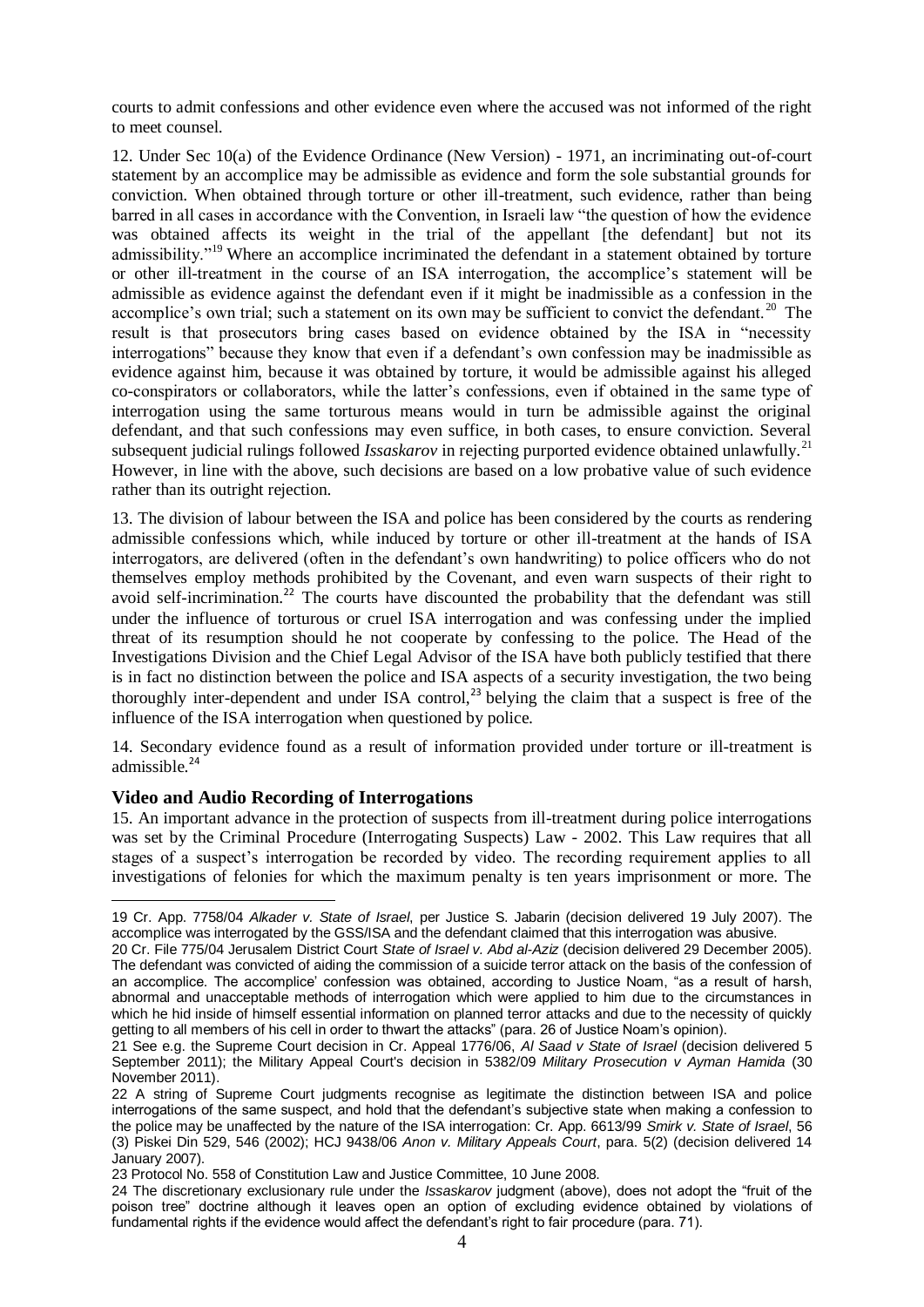requirement was set to come into force incrementally, beginning with murder investigations in 2006, and applying to all investigations of felonies of 10 years minimum imprisonment or more from 2010. Video recordings of police interrogations should contribute substantially to deterring police from violence, intimidation and humiliating treatment while questioning persons suspected of serious criminal offences. The recordings should also assure that an accused person claiming that his "confession" was obtained through the use of torture or other ill-treatment will have the means to prove his or her claim and prevent the admission of such "confession".

However, the recording requirement does not apply to the ISA: its interrogators may continue to conduct interrogations without any video or audio recordings. Many of these interrogations are in fact recorded at least in part, but these are secret recordings for the purposes of the interrogators, and are not usually made available in criminal trials. Recording requirements were supposed to come into effect with respect to police interrogations of suspects in security cases in 2008, but the Knesset amended the  $Law^{25}$  to exempt police from recording the interrogation of suspects charged with security offences until 2012 – nine years after the law came into force, and ten years after it was adopted.<sup>26</sup> This means that even the relatively minor part of the interrogations of security suspects conducted by police, usually consisting of taking one or more statements from the suspect in the course of the ISA interrogation and after its conclusion, will not be recorded in either video or audio form. Thus there will be no direct evidence of the suspect's physical and mental state as a result of his or her treatment at the hands of the ISA. A bill to make the exemption permanent law is currently being considered.<sup>27</sup>

### **Methods of Torture Reported by Detainees**

1

16. Palestinian detainees, in detailed affidavits provided to the submitting organizations, consistently describe the use of methods which clearly constitute torture under the jurisprudence of international tribunals and human rights monitoring bodies. In several cases, these allegations have been substantiated by internal ISA memoranda, by testimony of ISA interrogators in court and by medical evidence.<sup>28</sup> These methods include, but are not limited to: prolonged incommunicado detention; sleep deprivation by means of continuous or nearly continuous interrogation for periods exceeding 24 hours (for example, 46 hours of interrogation with a two hour break at  $25$  hours);<sup>29</sup> stress positions.

<sup>25</sup> Amendment no. 4, June 17, 2008, extending the exemption from recording investigations of security offences under section 17 of the law from July 2008 to July 2012.

<sup>26</sup> In December 2010, Adalah, together with PHR-I, Al Mezan and PCATI, filed a petition to the Supreme Court requesting that the exemption be cancelled, arguing that it made detainees suspected of committing the relevant crimes, overwhelmingly Palestinians, more vulnerable to torture and other ill-treatment and increased the likelihood of false confessions. HCJ 9416/10, *Adalah v. The Ministry of Public Security* (case pending).

<sup>27</sup> Draft Bill: Criminal Procedure Law (Interrogation of Suspects) (Amendment - Interrogation of Suspects of Security Offences). Published for consultation on 14 December 2011. See also Ha'aretz, *Bill set to grant Israel Police immunity when quizzing suspects*: 18 March 2012, [http://www.haaretz.com/print-edition/news/bill-set-to](http://www.haaretz.com/print-edition/news/bill-set-to-grant-israel-police-immunity-when-quizzing-suspects-1.419237)[grant-israel-police-immunity-when-quizzing-suspects-1.419237.](http://www.haaretz.com/print-edition/news/bill-set-to-grant-israel-police-immunity-when-quizzing-suspects-1.419237) The World Organization Against Torture (OMCT) wrote a letter to Prime Minister Netanyahu expressing deep concern over the bill in April 2012: http://www.nytimes.com/2012/05/04/world/middleeast/palestinian-resistance-shifts-to-hunger-strikes.html.

<sup>28</sup> See for instance Public Committee Against Torture in Israel, *Back to a Routine of Torture: Torture and Illtreatment of Palestinian Detainees during Arrest, Detention and Interrogation*, September 2002-April 2003 (Jerusalem: PCATI, written by Yuval Ginbar, June 2003); *idem*, *Ticking Bombs – Testimonies of Torture Victims in Israel* (Jerusalem: PCATI, written by Noam Hoffstadter, May 2007); B'Tselem, *Absolute Prohibition: The Torture and Ill-Treatment of Palestinian Detainees* (Jerusalem: B'Tselem and HaMoked Center for the Defense of the Individual, written by Yehezkel Lein, May 2007), pp. 63-70; Public Committee Against Torture in Israel, *"Family Matters" – Using Family Members to Pressure Detainees* (Jerusalem: PCATI, written by Aviel Linder, March 2008); *idem*, *Accountability Denied: The Absence of Investigation and Punishment of Torture in Israel* (Jerusalem: PCATI, 2009, Irit Ballas *et al., eds.*); B'Tselem and HaMoked, *Kept in the Dark: Treatment of Palestinian Detainees in the Petah Tikva Interrogation Facility of the Israel Security Agency* (Jerusalem: B'Tselem and HaMoked, 2010, written by Yossi Wolfson); Adalah and the Public Committee Against Torture in Israel, *Exposed: The Treatment of Palestinian Detainees During Operation Cast Lead* (2010, written by Majd Badr and Abeer Baker); Public Committee Against Torture in Israel and Physicians for Human Rights-Israel, *Doctoring the Evidence, Abandoning the Victim: The Involvement of Medical Professionals in Torture and Illtreatment in Israel* (Jerusalem: PCATI and PHR-Israel, 2011, written by Irit Ballas). ISA personnel testified concerning methods of interrogation in closed court hearings; the publication of such testimonies is prohibited. But see Yuval Ginbar, *Why Not Torture Terrorists: Moral, Practical and Legal Aspects of the 'Ticking Bomb' Justification for Torture* (paperback edition, Oxford: Oxford University Press, 2010), pp. 365-72 for excerpts from such testimonies. Other ISA memoranda on the use of "special measures" were released to defence attorneys in several cases and are on file with PCATI.

<sup>29</sup> See PCATI, *Ticking Bombs*, *ibid*., at 60.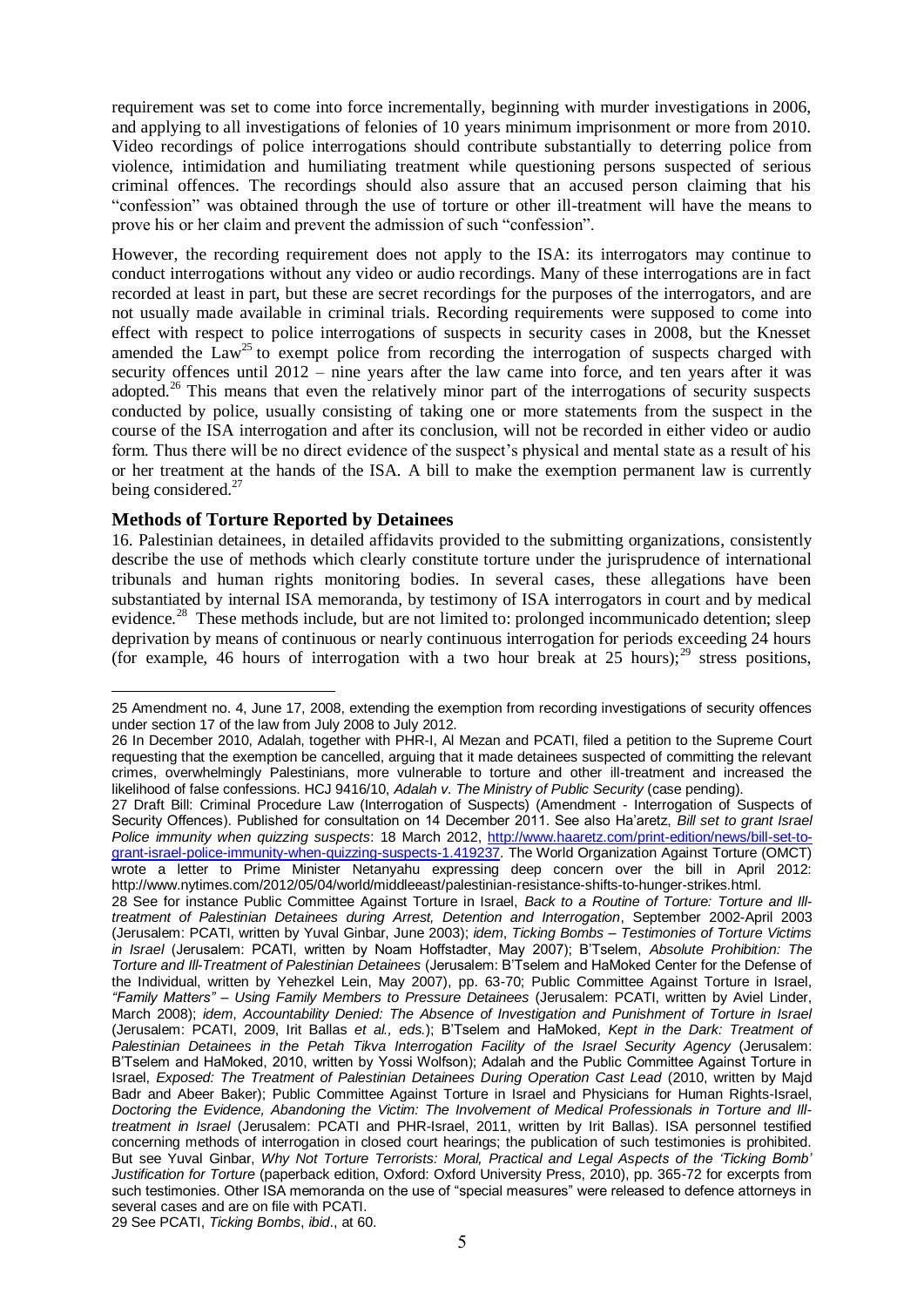including forcibly bending the detainee's back over the seat of a chair at an acute angle, often with legs shackled to the chair, or coerced crouching in a frog-like position; slapping and blows; tightening handcuffs on the arms near or above the elbows and pressing or pulling the handcuffs, causing the arms to swell and often injuring the radial nerves; threats of arrest and physical abuse of family members; exposing a suspect to a parent or spouse being abusively interrogated or exposing a family member to a son or brother exhibiting signs of physical torture; and religious and other insults such as beard-pulling or strip searches performed by a person of the opposite sex. Three or more ISA interrogators are invariably present when employing the physical methods of torture and they usually employ more than one method, repeatedly, against the same detainee. Prison doctors, in collaboration with the ISA, are suspected of denying proper healthcare to detainees, in order to increase the pressure applied to them. For example**, a detainee with diabetes has been denied access to necessary testing**. In addition, the foul conditions of detainment cells where the prisoner is held between interrogation sessions constitutes ill-treatment, and the combination of all these factors amounts to torture.

### **Arrest and Detention of Minors in the OPT**

17. Arrests of children are not conducted in accordance with domestic Israeli law concerning the rights of children during arrest. For example, children are regularly arrested in the middle of the night, are kept in isolation, subjected to extended interrogations in a threatening atmosphere, and are physical abused during arrest (including slapping, beating, kicking, etc). According to a case study conducted by PHR-I, this treatment can result in post-traumatic stress disorders for the affected children, which can impair development of the child into adulthood.

Under a comprehensive amendment to the Youth (Judging, Punishment and Treatment Methods) Law,<sup>30</sup> a minor's parent or another adult relative must be informed that the minor will be questioned as a suspect and must be informed without delay of the minor's arrest.<sup>31</sup> The parent or relative must be given an opportunity to be present during any questioning of the minor.<sup>32</sup> However, the right to be present during the interrogation may be suspended for a number of reasons, among them that the minor is suspected of committing a security offence and the authorized officer believes that the presence of the parent or adult relative will harm state security.<sup>33</sup> Furthermore, the provisions concerning the interrogation of a minor suspect apply only to the police, whereas the ISA is exempt from them.

These provisions apply solely to citizens of Israel. They do not apply to Palestinian minors arrested under West Bank military orders, which lack special procedures for the arrest of minors. Between 2005 and 2010, at least 835 minors were arrested on charges of stone-throwing, all but one of whom were subsequently found guilty. A Youth Military Court was established in 2009.<sup>34</sup> In September 2011, the Israel military amended the Order Regarding Security Provisions, changing the age of majority from 16 to 18. Youth from the West Bank undergo harsh arrests, often from their homes in the middle of the night, and are often coerced to sign "confessions" written in Hebrew, which they do not understand.<sup>35</sup>

#### **Complicity of Physicians and Medical Staff**

18. Doctors and other medical staff in prison infirmaries where ISA interrogations are conducted work there while aware of torture and other ill-treatment occurs, and this gives rise to a credible assumption of complicity as pointed out in "Doctoring the Evidence" complicit in these practices. They examine exhausted, pained, bruised and traumatized detainees, and are aware that their diagnosis may

<sup>&</sup>lt;u>.</u> 30 Amendment no. 14 to the law, adopted 21 July 2008.

<sup>31</sup> Sec. 9(f) of the Law as amended. The duty to inform the parent or relative of arrest was already part of the general Arrest Law. The duty to inform parents that their child will be questioned was introduced in the Amendment.

<sup>32</sup> Sec. 9(h). Under section 9(i) the minor must also be informed before any questioning of his or her right to consult a lawyer and to free counsel provided by the Public Defender.

<sup>33</sup> Sections 9(g) and 9(h).

<sup>34</sup> B'Tselem, "No Minor Matter: Violations of the Rights of Palestinian Minors Arrested by Israel on Suspicion of Stone-Throwing, July 2011." http://www.btselem.org/publications/summaries/2011-no-minor-matter.

<sup>35</sup> See "False Confessions by Palestinian children and adolescents under coercion," Physicians for Human

Rights-Israel, Adalah, Al-Mezan Center for Human Rights, available at:

http://www.mezan.org/en/details.php?id=12994&ddname=torture&id\_dept=51&p=center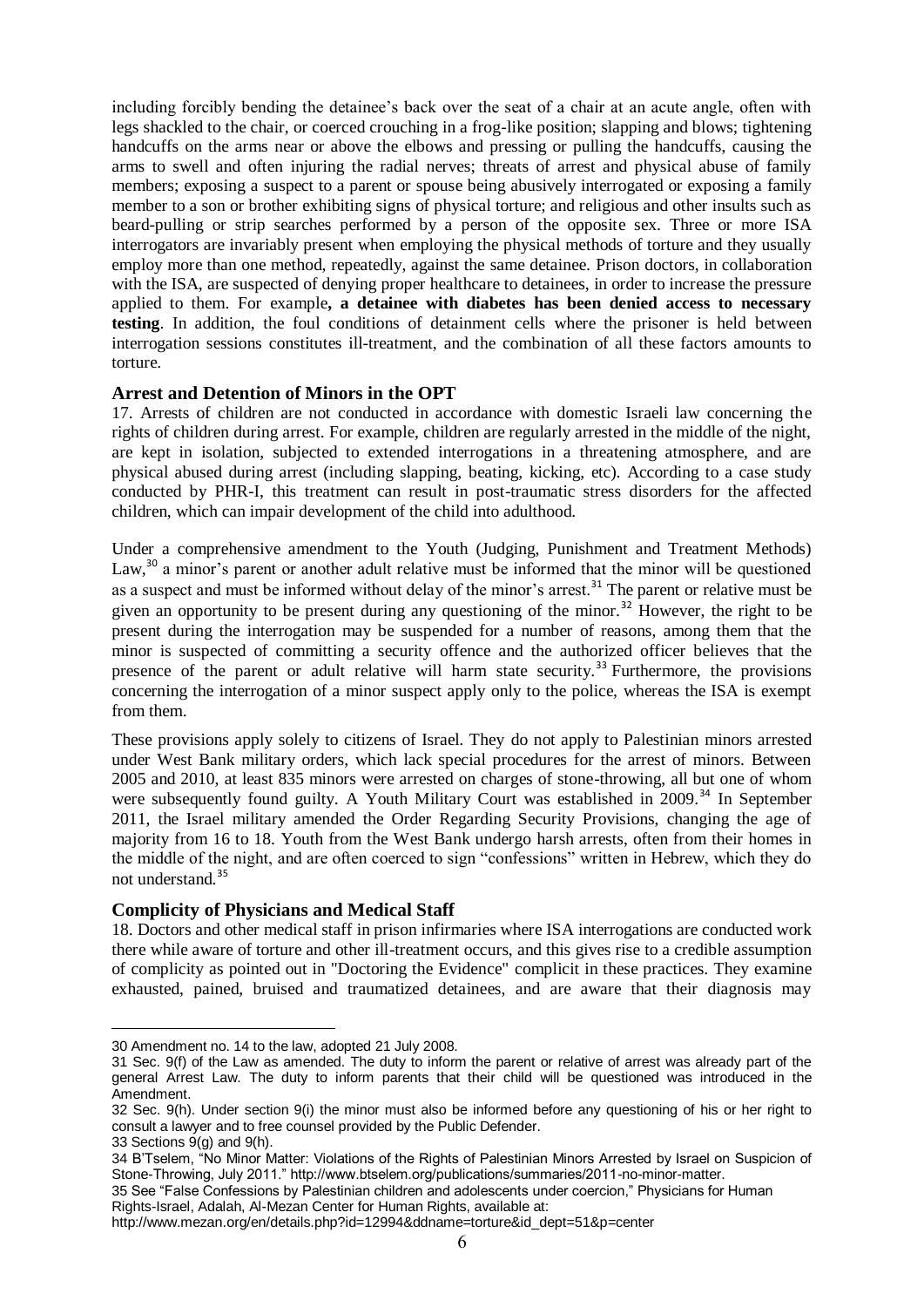determine whether or not the detainee will return to the ISA wing to be tortured further. After examining their patients, doctors knowingly send them back to their interrogators. They must be considered at least passive participants in ISA torture, in violation both of the Convention and medical ethics. The findings of a recent joint study by PCATI and PHR-I into the way doctors and other medical staff treat detainees under ISA interrogation include a systemic failure to properly document injuries inflicted by interrogators, in particular as to their probable causes; the failure of doctors, in all but one of dozens of cases surveyed, to report such injuries to their superiors; the fact that doctors return detainees to their ISA interrogators even in the face of the consequences of the employed interrogation methods, in a gross violation of medical ethics; transferring medical information to interrogators without (to the best of PCATI and PHR-I's knowledge) the consent of the detainees in question; and the explicit prioritization by doctors of the requirements of ISA interrogators over the well-being of the detainees, their patients, in a number of particularly serious cases. The report concludes that these cases attest to the organizational conflation of the roles of doctor and interrogator, where the doctor is placed in a position of dual loyalty – to his or her patient and to the prison authorities. Finally, the report has found that even hospitals to which torture victims are sometimes brought fail to document injuries properly or to report suspected ill-treatment, and return the injured patients to the hands of those who inflicted the injuries.<sup>36</sup>

In its response to this report, the Israeli Ministry of Health informed the two organizations of the establishment of a "Committee for Medical Staff to Report Harm to Detainees under Interrogation." According to the response, dated 1 July 2011, the committee is mandated to receive complaints from medical staff regarding detainees under interrogation whom they suspect have been subjected to torture or ill-treatment. While this committee presents an unprecedented opportunity for medical staff to fulfil their obligations under international guidelines and Israeli codes of ethics to report suspicions of torture and ill-treatment, its effectiveness is yet to be established.

# **INCOMMUNICADO DETENTION AND LACK OF DUE PROCESS (ARTICLES 7, 9, 10.1, 14)**

#### **Security-Classified Detainees**

20. An essential guarantee against torture is assuring that a detainee is brought promptly before a judge after arrest and has frequent access to judicial oversight over the nature of the interrogation. The Criminal Procedure (Detainee Suspected of Security Offence) (Temporary Order) Law - 2006 and its subsequent amendments drastically weaken this protection. Originally enacted as a temporary arrangement for eighteen months, with the declared intention of incorporating its provisions in a permanent anti-terror law, $37$  the law is periodically extended by the Knesset and is currently valid through the end of 2012. This law allows the detention and interrogation of persons suspected of security offences for up to 96 hours (instead of 48 hours for other detainees) before they appear before a judge. Subsequent judicial remand hearings may take place in the absence of the detainee for up to 20 days (instead of 15 days), and the suspect need not be informed of the hearing or of the decision concerning the extension of his or her detention. The law also allows denying a detainee suspected of security offences access to a lawyer for up to 21 days. Such detainees may therefore be interrogated for four days without judicial oversight, and with the exception of one hearing before a judge, the interrogation may continue while the detainee is held incommunicado for three weeks. Following a Supreme Court ruling in an appeal by PCATI, Adalah and ACRI,<sup>38</sup> the law was amended, *inter alia* to provide that a Supreme Court justice would approve such decisions.<sup>39</sup> The law removes a number of essential procedural safeguards from detainees, thereby placing them at a greater risk of torture and

<u>.</u>

<sup>36</sup> See PCATI and PHR-I, *Doctoring the Evidence,* above.

<sup>37</sup> The (temporary) law was enacted on 29 June 2006 and initially extended by an amendment adopted on 18 December 2007. The intention of the Justice Ministry to incorporate its provisions into a permanent law was stated in the Knesset Constitution Law and Justice Committee on 12 December 2007 (Protocol 379).

<sup>38</sup> HCJ 2028/08, *The Public Committee Against Torture in Israel, et al. v. The Minister of Justice* (petition withdrawn on 24 March 2009). For more information, see Adalah news update, 23 February 2010: http://www.adalah.org/eng/pressreleases/pr.php?file=23\_02\_10

<sup>39</sup> Criminal Procedure (Detainee Suspected of Security Offence) (Temporary Order) Law (Amendment No. 2, 2010).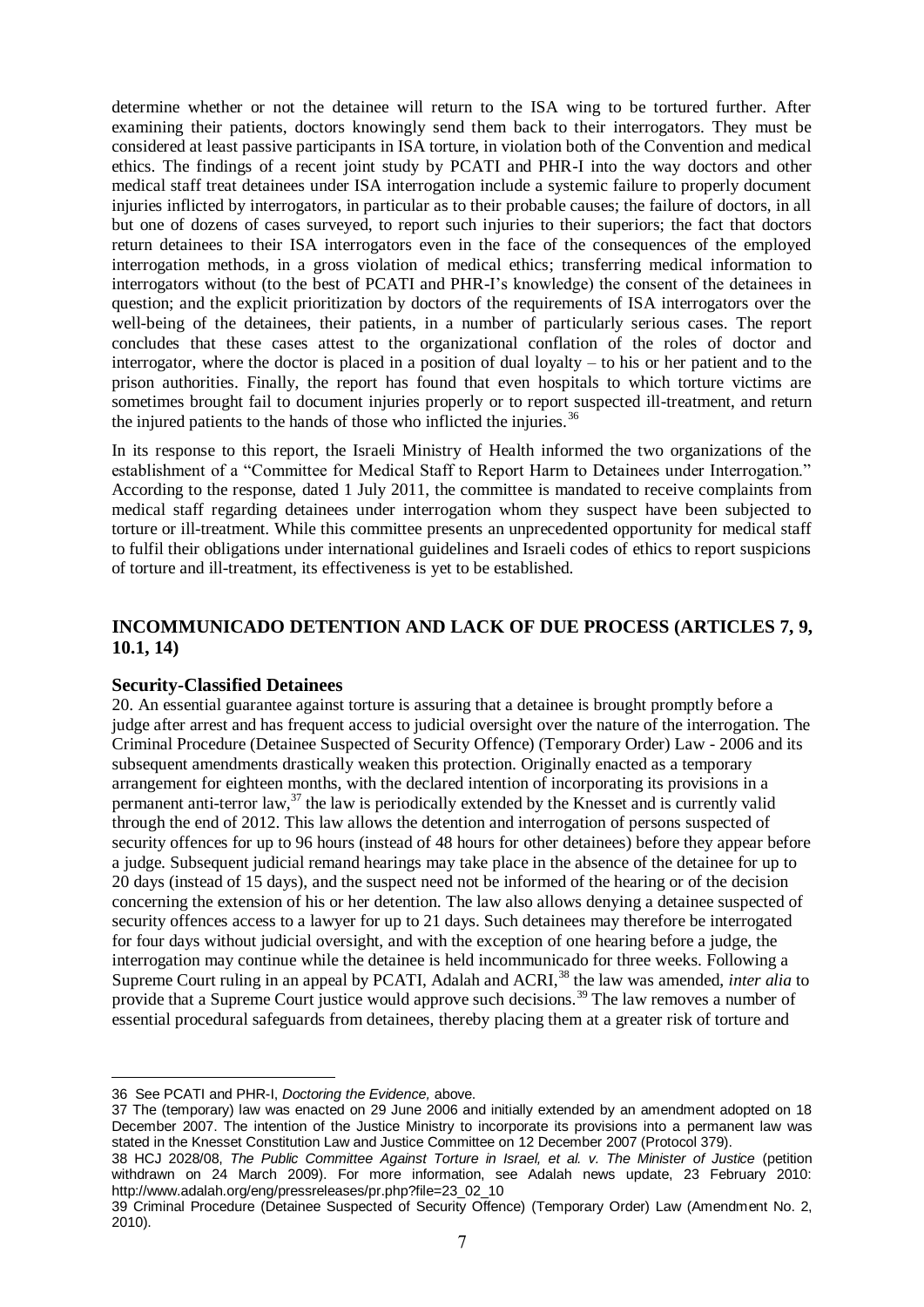ill-treatment, and allows prison authorities and interrogators to exert additional pressure on detainees during their interrogation by preventing them from meeting with their lawyers.<sup>4</sup>

### **Extensive Incommunicado Detention for Palestinians from OPT**

21. Israeli military law in the West Bank allows the detention of a suspect for up to eight days before being brought before a judge, and permits preventing detainees from meeting a lawyer for up to 90 days.<sup>41</sup> Echoing the new Israeli law described above, The Criminal Procedure (Detainee Suspected of Security Offence) (Temporary Order) Law – 2006, the West Bank Military Order was amended to allow remand hearings to be held in the absence of the accused for up to 30 days, aggravating still further the already long periods of incommunicado detention that may be authorized.<sup>42</sup> According to the military courts' own data, 99.74% of all cases heard by the military courts in the OPT end in a conviction.**<sup>43</sup>**

### **Administrative Detention**

21. Theadministrative detention of civilians suspected of posing a future threat to security or public safety is practiced in both Israel and the OPT.<sup>44</sup> These detainees are not informed of the reasons for their arrest or detention, which can strongly affect their mental state. A recent law has also extended administrative detention to "unlawful enemy combatants." In both cases the detention is open-ended, may be (and usually is) ordered incrementally, for six month periods, and is based on minimally phrased, vaguely stated grounds of suspicion and on information and evidence which the detainee is not allowed to examine. As the Committee has already observed,<sup>45</sup> this type of indefinite administrative detention, in manifestly unfair proceedings, constitutes arbitrary detention and violates Article 7 of the Covenant. In some cases, an administrative detention order is imposed on a prisoner after he or she had completed serving his or her sentence after conviction in a criminal trial: after years of imprisonment, expecting to go home as a free person, the person is detained administratively on the day of release from the criminal sentence, indefinitely.<sup>46</sup>

### **Unlawful Combatants Law - 2002**

<u>.</u>

23. Lengthy incommunicado detention was extended to a new category of administrative detainees under the Detention of Unlawful Combatants Law - 2002. The Unlawful Combatants Law (as amended in July 2008) provides for holding an "unlawful enemy combatant" in administrative detention, for up to 14 days before bringing him or her in front of a District Court judge to determine whether his or her status is that of an "unlawful combatant." The law permits preventing the detainee from seeing a lawyer for up to 21 days. The detention is subject to judicial review once every six months, until the "unlawful combatant's" release will no longer endanger state security (sec.  $5(c)$ ) – a condition which might not be met until the end of the armed conflict. Thus a person from the Gaza

<sup>40</sup> See PHR-I, Adalah, and Al Mezan Joint Position Paper *Denying the Right to Legal Counsel to Exert Pressure on Palestinian Detainees*[, 17 April 2012, http://www.adalah.org/upfiles/2012/Joint%20Position%20Paper%20-](http://www.adalah.org/upfiles/2012/Joint%20Position%20Paper%20-%20Meeting%20with%20Lawyers%20-%20ENGLISH%20FINAL.pdf) [%20Meeting%20with%20Lawyers%20-%20ENGLISH%20FINAL.pdf.](http://www.adalah.org/upfiles/2012/Joint%20Position%20Paper%20-%20Meeting%20with%20Lawyers%20-%20ENGLISH%20FINAL.pdf) 

<sup>41</sup> Order Concerning Security Provisions (Judea and Samaria) (No. 378), 1970, sections 78(d), 78(c) and 78(d). Under section 78(f) a military court judge may extend detention for periods of up to 30 days each, and the total period of pre-indictment detention for purposes of investigation can reach 98 days from the day of arrest.

<sup>42</sup> Order Concerning Security Provisions (Judea and Samaria) (No. 1599) (Amendment No. 95), 2007, enacted on 15 August 2007, amending sec. 78 of the Order Concerning Security Provisions (Judea and Samaria) (No. 378), 1970.

<sup>43</sup> Chaim Levinson in Ha'aretz, "*Nearly 100% of all military court cases in West Bank end in conviction, Haaretz learns*," 29 November 2011, [http://www.haaretz.com/print-edition/news/nearly-100-of-all-military-court-cases-in](http://www.haaretz.com/print-edition/news/nearly-100-of-all-military-court-cases-in-west-bank-end-in-conviction-haaretz-learns-1.398369)[west-bank-end-in-conviction-haaretz-learns-1.398369,](http://www.haaretz.com/print-edition/news/nearly-100-of-all-military-court-cases-in-west-bank-end-in-conviction-haaretz-learns-1.398369) accessed 12 February 2012.

<sup>44</sup> During 2011 there was a sharp rise in the number of Palestinian administrative detainees held by Israel, from 219 in January to 307 in December, according to figures received from the Israel Prison Service. See B'Tselem, "Sharp increase in administrative detention in 2011; one detainee on hunger strike for 46 days" 1 February 2012, http://www.btselem.org/administrative\_detention/20120201\_sharp\_rise\_in\_administrative\_detention.

<sup>45</sup> Report of the Human Rights Committee, UN Doc. A/53/40 (Vol. I, 1998), para.317; A/58/40 (Vol. I, 2003-4 , para.85(12). A/65/40, Vol. I (2009-10), para. 7

<sup>46</sup> For a case of criminal sentence being extended as administrative detention see e.g. HCJ 2233/07 *Anon* (decision delivered 29 March 2007). See also B'Tselem and HaMoked, *Without Trial – administrative detention of Palestinians by Israel and the Incarceration of Unlawful Combatants Law*, (Jerusalem: B'Tselem and HaMoked, 2009, written by Ofir Feuerstein).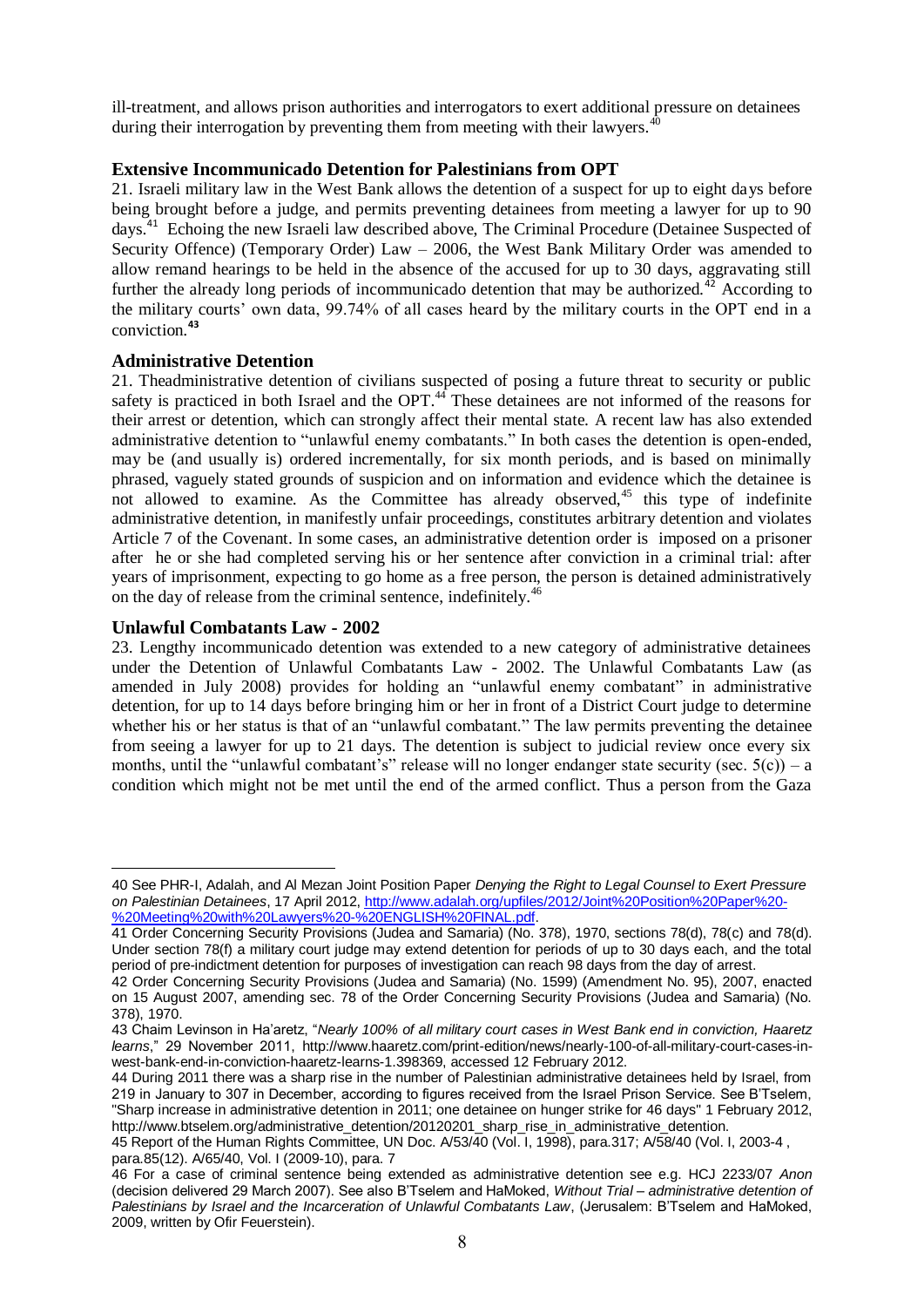Strip or Lebanon<sup>47</sup> may be detained and interrogated in total isolation for 14 days and, aside from one judicial hearing, the interrogation may continue while the detainee is held incommunicado for 21 days. Although the Supreme Court held that there must be a showing of danger emanating from the particular "unlawful combatant," and the burden of demonstrating that danger must be greater the longer the detention,<sup>48</sup> detentions can become extremely lengthy.<sup>49</sup> Israel currently holds one "unlawful combatant," Mr. Mahmoud Kamel Sarsak from Gaza. He has been detained since 2009.

The above provisions of Israeli law, authorizing the interrogation of detainees while they are held for weeks in isolation from the outside world and with severely limited access to a judge, expressly sanction by law measures which, as repeatedly determined by the UN General Assembly and international human rights bodies, constitute a form of ill-treatment, in addition to facilitating further torture or other ill-treatment. The UN General Assembly has repeatedly stated that "prolonged incommunicado detention or detention in secret places can facilitate the perpetration of torture and other cruel, inhuman or degrading treatment or punishment and can in itself constitute a form of such treatment."<sup>50</sup> The Committee has stated that provisions should be made against the use of incommunicado detention,<sup>51</sup> and the UN Committee against Torture has consistently called for its elimination.<sup>52</sup> The UN Special Rapporteur on Torture, recognizing that "torture is most frequently practiced during incommunicado detention," has also called for such detention to be made illegal.<sup>53</sup>

### **Secret Prison Facility 1391**

<u>.</u>

24. Secret Prison Facility 1391, a military intelligence detention facility, operates in total secrecy. Israel has mainly used the facility for the holding and interrogation of foreign nationals. Rights group HaMoked petitioned the Supreme Court in 2003 to demand that it shut down the facility.<sup>54</sup> During the litigation, the State Attorney's Office announced that an arrangement had been formulated that would greatly reduce the use of the facility for the purpose of incarceration. The Court accepted the suggested arrangement and appended it to the judgment as a classified annex. On 20 January 2011, the Court ruled that the use of the detention facility, in its current form, in view of the restrictive arrangements undertaken by the state, did not contravene the provisions of Israeli and international law.<sup>55</sup> While the Court often reviews classified material and substantiates its judgment on this basis, creating a "classified annex" is a highly irregular and extraordinary step, which may amount to the Supreme Court creating a secret law. As CAT pointed out in its 2009 Concluding Observations, "a secret detention centre is *per se a breach of the Convention.*" 56

<sup>47</sup> The Supreme Court ruled that the law may not be applied to residents of Israel and left open the question of whether West Bank residents may be subjected to its provisions. Cr. App. 6659/06 *Anon v. State of Israel*  (decision delivered 11 June 2008.

<sup>48</sup> Cr. App. 6659/06 *Anon v. State of Israel* (decision delivered 11 June 2008), para. 67, per Pres. Beinish.

<sup>49</sup> The detainees in the above case had been held first as administrative detainees, then as "unlawful combatants" under the new law, for six years and six months in one case at the time of the above judgment, and in the other for nearly five years and five months. See also Administrative Detention Appeal 6434/09 *Anon v. State of Israel* (decision delivered 19 August 2009, concerning the detention of a person under the Unlawful Combatants Law who had served a criminal sentence, based primarily on the same information upon which the criminal sentence was based.); Administrative Detention Appeal 6658/11 *Anon v. State of Israel* ( decision delivered 4 October 2011, rejecting an appeal against a decision to extend detention following an 18 month period of incarceration).

<sup>50</sup> UN General Assembly resolution A/RES/66/150 17 December 2007. para. 15; UNGA res. 63/166, 12 December 2008, para. 20; UNGA res. A/RES/66/150 19 December 2011, para. 22.

<sup>51</sup> Human Rights Committee, General Comment 20, Article 7 (Forty-fourth session, 1992), Compilation of General Comments and General Recommendations Adopted by Human Rights Treaty Bodies, UN Doc. HRI\GEN\1\Rev.1 at 30 (1994), para. 11.

<sup>52</sup> See for instance Report of the Committee against Torture, UN Doc. A/52/44 (1997), paras. 121(d) (re Georgia); 146 (re Ukraine); UN Doc. 44(A/55/44) (2000), para. 61(b) (re Peru); UN Doc. A/58/44 (2003), para. 42(h) (re Egypt); UN Doc. A/59/44 (2004), para. 146(d) (re Yemen).

<sup>53</sup> UN Doc. E/CN.4/2002/76, 27 December 2001, Annex 1.

<sup>54</sup> HCJ 9733/03, *HaMoked: Center for the Defence of the Individual v. State of Israel, et al*. (decision delivered 20 January 2011).

<sup>55</sup> See HaMoked's Court Watch commentary on the judgment:

http://www.hamoked.org/Document.aspx?dID=Updates1071.

<sup>56</sup> UN Doc. A/64/44 (2008-9), para. 49(26).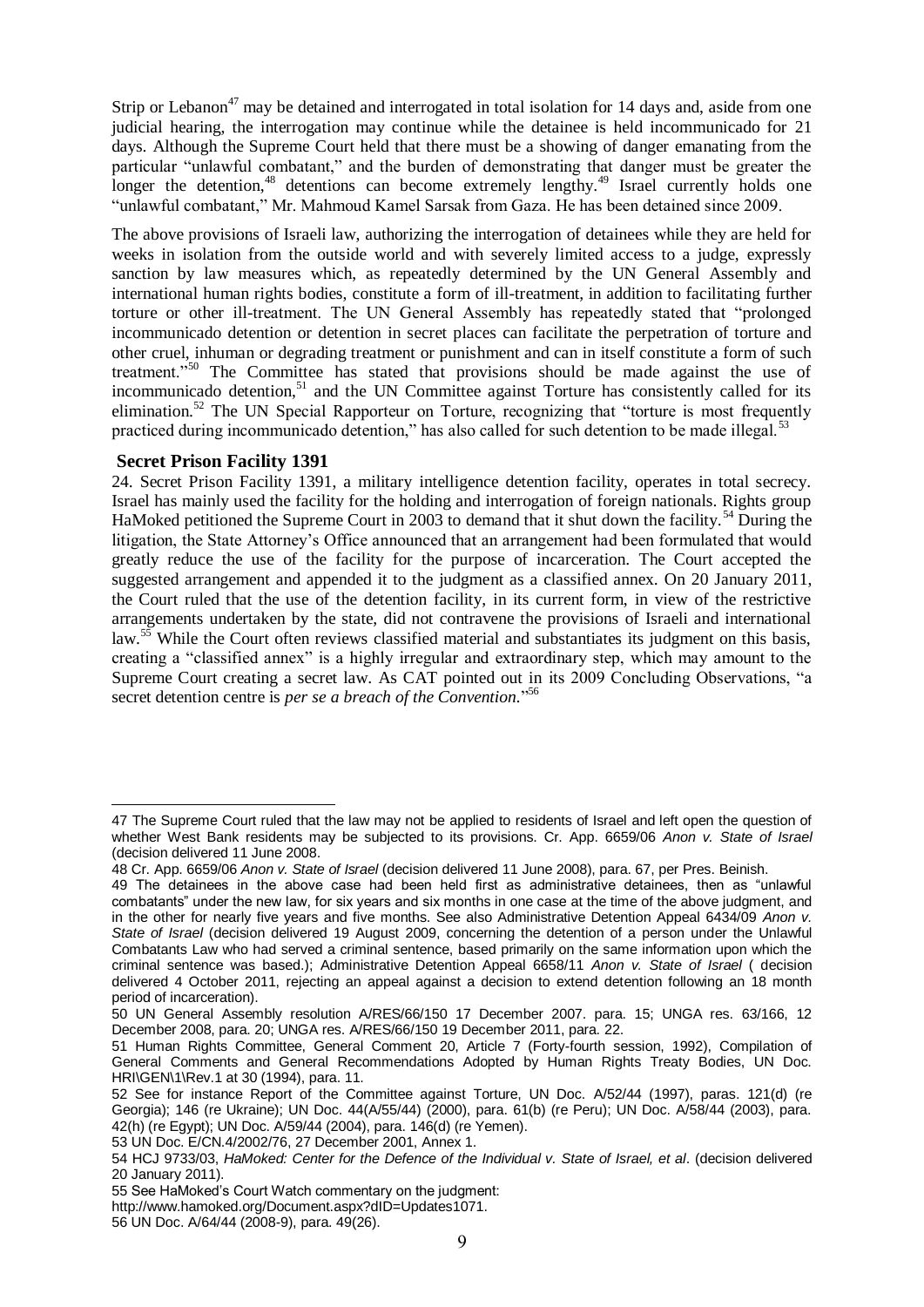# **EXTRADITION AND REFOULEMENT TO WHERE THERE IS A RISK OF TORTURE OR OTHER ILL-TREATMENT (ARTICLES 2, 7, 10, 13)**

### **Treatment Of Asylum Seekers**

25. Provisions of the updated version of the regulations regarding the Treatment of Asylum Seekers in Israel (given effect on 2 January 2011) that replaced the 2002 regulations make no mention of the risk of torture as grounds for refraining from refoulement. An amendment to the Prevention of Infiltration Law<sup>57</sup> adopted by the Knesset on 9 January 2012 similarly fails to take cognizance of the State's non refoulement obligations. In addition, the Amendment provides for the indefinite detention of "infiltrators" – that is, persons whose only suspected offence is entering the State illegally<sup>58</sup> – in violation of Articles 7 and 10 of the Convention.

26. The Supreme Court has ruled that torture must be "highly probable"<sup>59</sup> in an extradition context for a claimant to receive non refoulement protection under Article 3 of CAT, thus applying a more restrictive standard than what is required both by it and the Covenant . The Court purports to ground this standard in the text of Article 3, claiming that such a higher test is required by the Convention itself.<sup>60</sup> This is in direct contradiction of the Committee against Torture own view, in its General Comment No. 1, that "the risk [of torture] does not have to meet the test of being highly probable."<sup>61</sup> While the decision makes no reference to the corresponding obligations under the Covenant, its narrow interpretation regarding the requisite burden of proof fails also to conform to the "substantial grounds for believing" standard articulated by the Committee.<sup>62</sup>

# **RIGHT TO COMPLAIN, DUTY TO CONDUCT TO PROMPT AND IMPARTIAL INVESTIGATION BY COMPETENT AUTHORITIES (ARTICLES 2, 7)**

### **ISA Impunity**

<u>.</u>

27. The only authority with powers provided by law to investigate complaints against ISA personnel is the Department for the Investigation of Police Officers (DIP) in the Ministry of Justice. However, the 1994 amendment empowering the Attorney General to direct the DIP to conduct criminal investigations into complaints against ISA has become a dead letter - in recent years it has not been used even once. Instead, complaints concerning the conduct of ISA personnel during interrogations are referred to the ISA's "Inspector of Interrogees' Complaints." This position is held by a salaried, experienced, high-ranking employee of the ISA. A statement made by the Attorney General in 2010 that the position would be transferred to the Justice Ministry has yet to be implemented.<sup>63</sup> Thus complaints of torture by ISA agents are investigated in-house, by an ISA agent, who can be neither independent nor impartial. His report is then studied by the State Attorney's Office. All complaints of torture are then either denied factually or else justified as "ticking bomb" cases, in which case torturers are exempted from criminal liability by the Attorney-General under the "defence of necessity". Either way, the files are invariably closed. Not a single case has been criminally

<sup>57</sup> Prevention of Infiltration Law (Offences and Jurisdiction) (Amendment No. 3 and temporary order), 2012. For an analysis of the law see Ziegler, Reuven (Ruvi), "The New Amendment to the 'Prevention of Infiltration' Act: Defining Asylum-Seekers as Criminals," Israel Democracy Institute, 14 February 2012, available at: [http://www.idi.org.il/sites/english/OpEds/Pages/ZieglerInfiltration.aspx.](http://www.idi.org.il/sites/english/OpEds/Pages/ZieglerInfiltration.aspx)

<sup>58</sup> The Amendment defines an "infiltrator" as "every person who is not a resident (of the State of Israel)... who entered Israel not through a border crossing as designated by the Minister of the Interior..."

<sup>59</sup> See HCJ 9420/09 *Anon v. The Minister of Justice* (decision delivered 28 March 2010), paras. 5, 11, 31. A request for a further hearing was rejected (HCJ-FH 2465/10, decision delivered 16 June 2010). 60 *Ibid*., para. 30.

<sup>61</sup> Committee against Torture, General Comment on the Implementation of article 3 of the Convention on the context of article 22, UN GAOR Supp. , Annex IX,44 (A/53/44, 1998), para. 7.

<sup>62</sup> See General Comments No. 6 and 20 of the Committee; General Comment No. 31: The Nature of the Genera Legal Obligation Imposed on States Parties to the Covenant, paragraph 12

<sup>63</sup> Ha'aretz, "*Israel's Justice Ministry to probe claims of Shin Bet torture and abuse*," 18 November 2010. [http://www.haaretz.com/print-edition/news/israel-s-justice-ministry-to-probe-claims-of-shin-bet-torture-and-abuse-](http://www.haaretz.com/print-edition/news/israel-s-justice-ministry-to-probe-claims-of-shin-bet-torture-and-abuse-1.325282)[1.325282](http://www.haaretz.com/print-edition/news/israel-s-justice-ministry-to-probe-claims-of-shin-bet-torture-and-abuse-1.325282) In its response to HCJ 1265/11 *PCATI at el v. The Attorney General* (case pending) from January 2012, the State noted that that all budgetary and logistical issues have been resolved and that the tender for the new post will be issued in the coming weeks. See para 19 of State's response, 2 January 2012. To date, as far as the submitting organizations are aware, no tender for the position has been issued.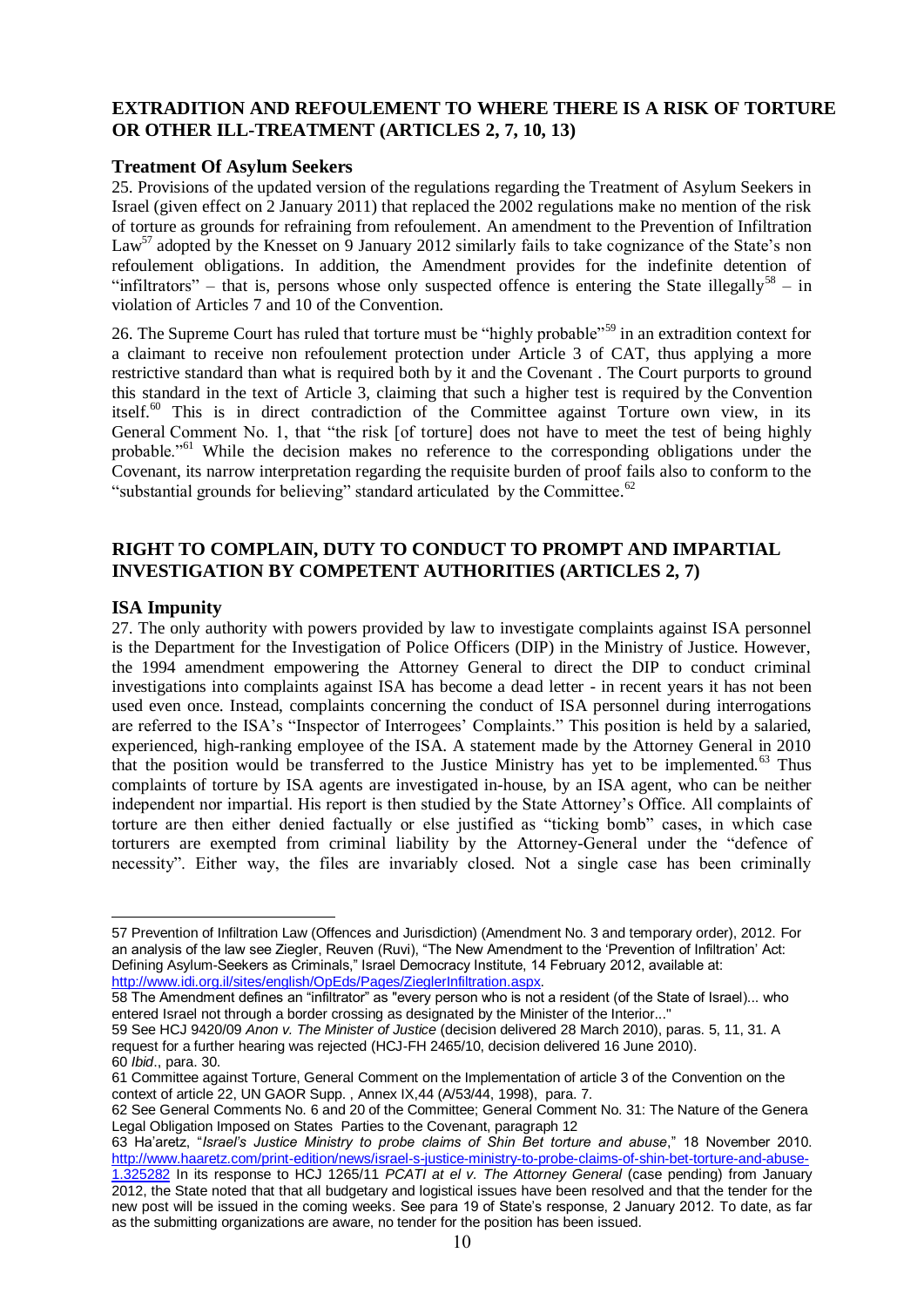investigated, let alone prosecuted in over two decades.<sup>64</sup> Setting aside very limited disciplinary measures in a handful of cases (which have never included fines, dismissal or demotion), there is total impunity for such torturers.<sup>65</sup>

28. The General Security Service Law - 2000, grants ISA personnel *de jure* immunity for acts in the course of service as long as they acted reasonably and in good faith.<sup>66</sup> Unfortunately, the possibility of Israel's State Attorney's Office, its Attorney-General or indeed its courts finding torture in certain circumstances to have been a reasonable act performed in good faith cannot be ruled out. The Law also requires that all regulations pertaining to the conduct of ISA interrogations and the names of all ISA personnel be kept classified, making it impossible for a complainant to know if the actions of which he or she complains were authorized under cover of law.

### **Complaints against Police and Soldiers Ignored**

29. The DIP often fails to properly investigate incidents of torture or other ill-treatment by police officers. Its impartiality and independence are hampered by the fact that most of its investigators are former police officers; there is no civilian participation in the review. The vast majority of complaints, including complaints of detainees concerning ill-treatment in custody, are closed without any investigation being conducted at all or without serious investigation.<sup>67</sup> Thus an April 2010 audit by the head of the Ministry of Public Security's Internal Audit Department on the closure of investigation files in four police districts between 2008-2009, revealed police officers routinely breach the law by failing to transfer complaints concerning ill-treatment to the DIP. The audit recommended instituting disciplinary proceedings against the officers who failed to pass along the complaints.<sup>68</sup>

IDF regulations require that a criminal investigation be opened for any complaint of violence or cruelty to a person in custody.<sup>69</sup> However, if the detainee – that is, in most cases, a Palestinian – does not lodge a complaint, acts of torture or other ill-treatment are seldom, if ever, reported to the military police or military prosecutor. Even when timely complaints of torture or other ill-treatment by soldiers are submitted, they are seldom seriously investigated. Such investigations often commence late, are inefficient and rarely end in prosecutions.<sup>70</sup>

# **RIGHT OF VICTIMS TO EFFECTIVE REMEDY (ARTICLE 2.3, 7)**

### **No Compensation for Injuries**

30. A detainee who suffers injury due to torture or other ill-treatment while in custody theoretically has a right of action in tort to receive compensation for his or her injuries, but this right in practice is difficult to realize because of great difficulties in producing evidence. Neither the Israel Prison

<sup>&</sup>lt;u>.</u> 64 According to data provided by the Ministry of Justice to PCATI, over 700 complaints of torture and other illtreatment by ISA interrogators were received between 2001-2011. All of them were dismissed; no criminal investigations have been opened. According to information provided to the UN Special Rapporteur on human rights and counter-terrorism during his visit to Israel in July 2007, some 550 complaints were examined by the Inspector of Complaints since 2000, yet in not a single case was a prosecution initiated and in only four cases was disciplinary action taken. See UN Doc. A/HRC/6/17/Add.4, 16 November 2007, para. 19.

<sup>65</sup> For a comprehensive treatment of the current situation on this matter see PCATI, Accountability Still Denied, [http://www.stoptorture.org.il/files/PCATI\\_eng\\_web.pdf.](http://www.stoptorture.org.il/files/PCATI_eng_web.pdf)

<sup>66</sup> Sec. 18 of the General Security Service Law, 2000.

<sup>67</sup> Adalah has demanded the opening of criminal investigations in numerous cases in which the police have used violence and unnecessary or excessive force against demonstrators, resulting in the injury and even the death of protestors, Palestinian citizens of Israel. While investigations have been opened in some cases, no police officer, commander or political leader has been prosecuted or otherwise held to account in these cases. See: Adalah, *The Accused – Part II, Failures and Omissions by the Attorney General in Investigating the October 2000 Events*," October 2011; *Investigate Police Assault on Nakba Day Demonstrators in Israel*, [http://www.adalah.org/eng/pressreleases/pr.php?file=20-2\\_06\\_11](http://www.adalah.org/eng/pressreleases/pr.php?file=20-2_06_11)*; Prohibited Protest: Law Enforcement Authorities Restrict the Freedom of Expression of Protestors Against the Military Offensive in Gaza,*  http://www.adalah.org/features/prisoners/GAZA\_REPORT\_ENGLISH\_FOR\_THE\_NEWSLETTER.pdf.

<sup>68</sup> Audit concerning closure of investigation files-Final Report, Ministry of Public Security, Internal Audit Dept., April 2010 at 10, published February 2012.

<sup>69</sup> Public Committee Against Torture in Israel, *No Defense – Soldier Violence against Palestinian Detainees*  (Jerusalem: PCATI, written by Noam Hoffstadter, June 2008), at 29. This is in contrast to cases of causing injury or death during military operations, in which the opening of a military police investigation is discretionary. 70 *Ibid*. pp. 31-2; *Absolute Prohibition*, above, pp. 82–3.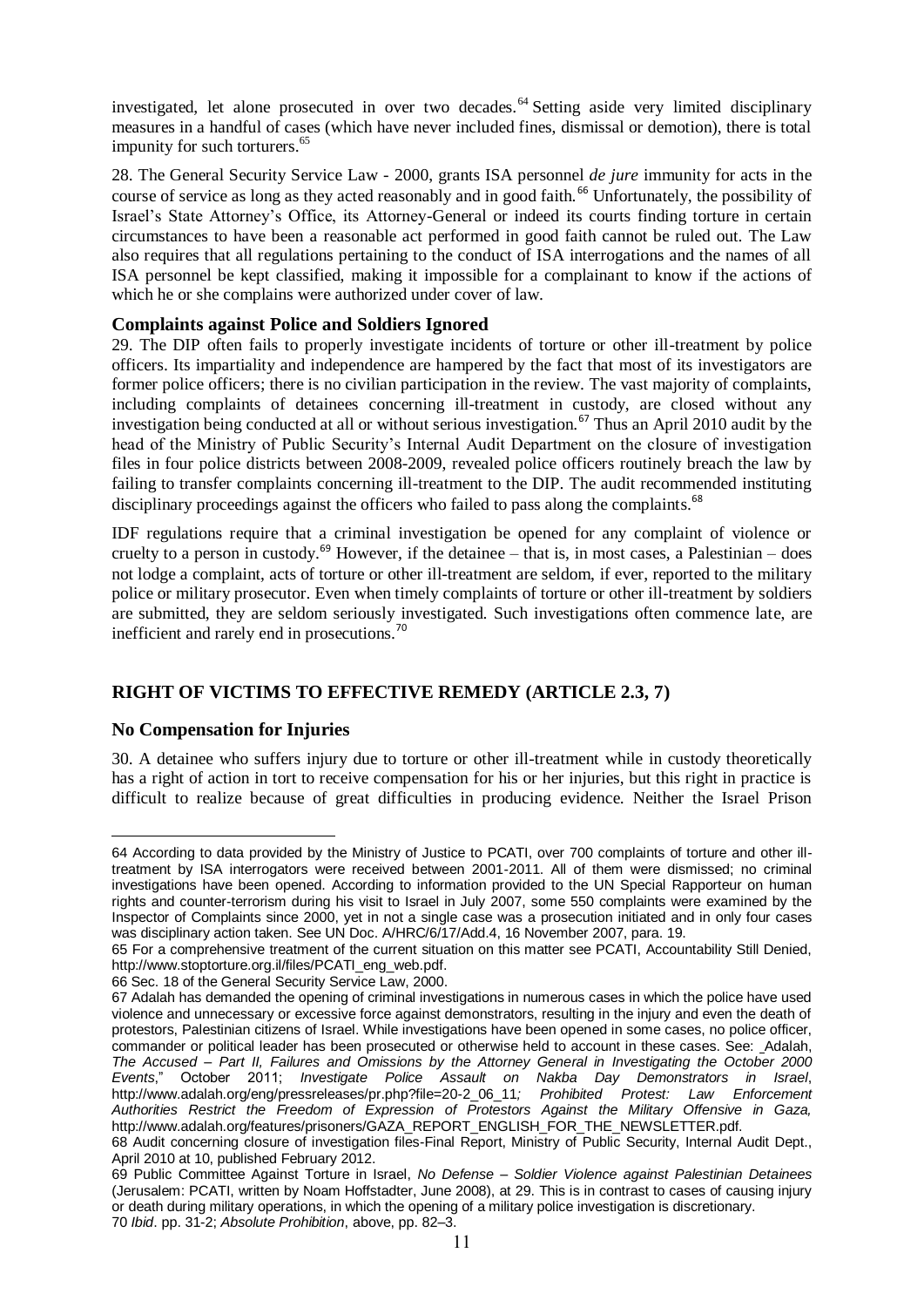Service (IPS) nor any of the interrogating bodies (ISA, Police, IDF) conduct forensic medical examinations of detainees following complaints. Records of medical examinations in the prison infirmary during ISA interrogations are not thorough enough to allow the plaintiff complaint to mount a serious lawsuit. After the victim is released, it is often too late to obtain forensic medical proof of the cause of injury; in addition, former "security" detainees from the OPT are almost invariably labelled security risks and are consequently not allowed to enter Israel, making it difficult to obtain the qualified expert medical opinion required for a compensation suit for physical or mental harm in Israeli courts.

31. Where the victim was not in custody at the time of ill-treatment and the actions took place in the West Bank or Gaza Strip – for example punitive destruction of property not justified by military necessity – the Civil Damages Law was amended to bar most such suits.<sup>71</sup> Further, Israel has instituted a policy of blocking access to courts to Palestinian residents of the OPT and their witnesses, thus preventing them from bringing tort damages lawsuits in Israel against the military and security forces and exercising their right to compensation, including for alleged acts of torture and other illtreatment. As a result of Israel's blockade on the Gaza Strip, plaintiffs who are residents of Gaza and their witnesses are blocked from attending court hearings and meeting with their lawyers. Plaintiffs must pay a guarantee of NIS 30,000 (around  $\epsilon$ 6,100) on average, a sum that is difficult for most residents of the OPT to raise given the dire socio-economic situation. Other legal obstacles include a two-year statute of limitations imposed on such lawsuits. Typically, evidentiary proceedings are delayed and the lawsuits are ultimately dismissed by the courts because the plaintiff and his or her witnesses cannot attend court and it is impossible to progress in the cases. In effect, their rights to access the courts and receive a remedy become devoid of content. The lack of compensation constitutes a major, systemic source of impunity for the Israeli military and security services, including for suspected acts of torture and other ill-treatment, and acts as a brake on efforts to combat such violations. $<sup>7</sup>$ </sup>

# **CRUEL, INHUMAN OR DEGRADING TREATMENT OR PUNISHMENT IN DETENTION (ARTICLES 7, 9, 10.1)**

#### **Solitary Confinement**

32. As of December 2010, approximately 150 prisoners and detainees were being held in solitary confinement in Israel.<sup>73</sup> Solitary confinement is used as regular practice during interrogation, resulting in trauma and falce or coerced confessions. Doctors working in IPS provide medical approval to hold detainees in solitary confinement in serious violation of medical ethics. Psychiatrists are forced by the Israeli District Courts, when the court is sitting as the Committee on the Extension of Solitary Confinement, to provide medical opinions regarding detainees held in solitary confinement. This information can then be used to prolong the isolation and mistreatment of the detainee. Prisoners may be held in solitary confinement in a number of circumstances, including during interrogation and as a disciplinary measure. Prisoners are also held in what is known as Hafradah (separation), solitary confinement of a prisoner for an extended, unlimited period, either for alleged security reasons, or because they suffer from mental problems which the IPS is unable to address in any other way, leading to further deterioration in their

<http://www.old-adalah.org/newsletter/eng/oct10/Gaza%20Blocking%20Access%20to%20Courts.pdf>

<sup>1</sup> 71 A constitutional challenge to this law was partially successful: the Supreme Court declared unconstitutional an amendment to the Civil Damages (State Responsibility) Law - 1952, which would have made the State immune from civil suits for causing any damage under any circumstances in most of the OPT. However, other amendments to this law broadening state immunity for damages caused in the course of "suppressing insurrection" or "countering terror" in these Territories remain in force and the Government has proposed that the Knesset enact provisions that would further widen this immunity. See HCJ 8276/05 *Adalah – The Legal Center for Arab Minority in Israel v. Defence Minister* (decision delivered 12 December 2006); Civil Damages (State Responsibility) (Amendment No. 8) Bill - 2008 (published in the Official Gazette of Government Bills 28 May 2008).

<sup>72</sup> See Adalah, "The policy of blocking Gaza residents' access to the Israeli courts in damage lawsuits filed against the Israeli security force," 14 October 2010.

See also Administrative Case (Jerusalem) 31179-10-11, *The Estate of Abu Said, et al v. The Minister of the Interior, et al.* (case withdrawn in 2012; to be refiled to the Supreme Court)

<sup>73</sup> See PHR-I, Adalah and Al Mezan Position Paper, *Solitary Confinement of Prisoners and Detainees in Israeli Prisons,* June 2011, [http://www.adalah.org/upfiles/2011/Solitary\\_confinement\\_position\\_paper\\_English.pdf.](http://www.adalah.org/upfiles/2011/Solitary_confinement_position_paper_English.pdf)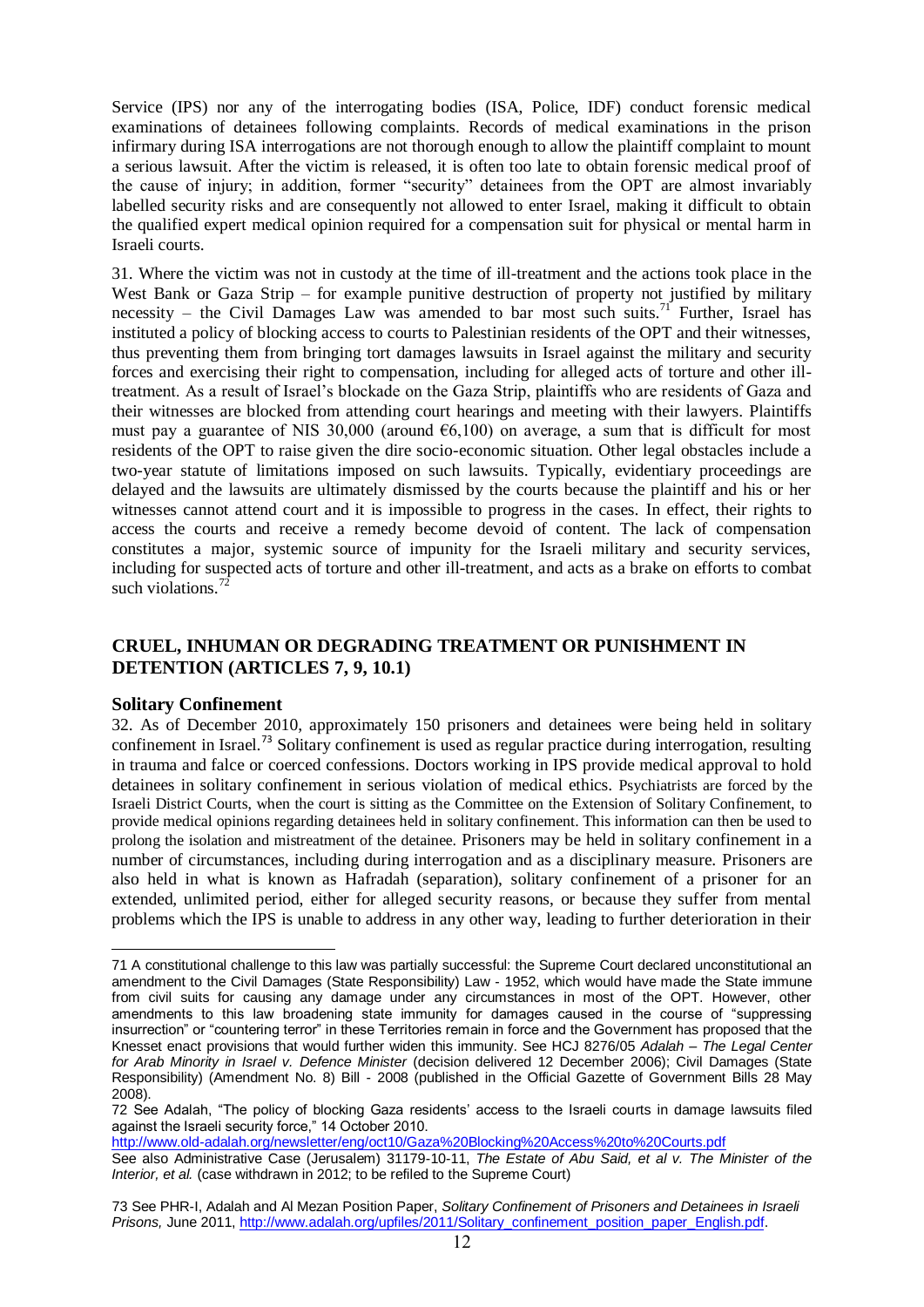mental condition. In all cases the severe impact of solitary confinement on the prisoner's physical and psychological health is the same: solitary confinement undeniably and inevitably causes harm to the physical and mental health of prisoners, and constitutes a disproportionate measure. Prolonged solitary confinement violates the Convention as it constitutes torture or other ill-treatment, as recently noted by the UN Special Rapporteur on torture.<sup>74</sup> The Supreme Court recently declared in a case of a prisoner who has seen his family once since his solitary confinement began in 1993 that his continued confinement was not illegal. $^{75}$ 

### **Shackling**

33. Shackling – ISA: Detainees being interrogated by ISA agents are handcuffed behind the back in uncomfortable and, with time, an increasingly painful position. This practice continues despite written assurances to the contrary given to  $PCATI^{76}$ . It is justified by officials as a means of protecting interrogators from attack, but the fact that interrogees are left shackled in ISA interrogation rooms on their own, sometimes for hours, belies this claim. As noted above, prolonged and painful shackling methods used by ISA interrogators may form part of torturous interrogation methods or even constitute torture on their own.

Shackling – other detainees: Prison monitors from the Public Defender's Office, representatives of PHR-Israel and Members of the Knesset in committee hearings have frequently documented and criticized diverse instances of shackling, including: the shackling of minors to their prison beds as a disciplinary punishment; shackling in response to attempted suicide,<sup>77</sup> disproportionate or punitive shackling of detainees and convicted prisoners in prison facilities, degrading and inhuman shackling, in some cases on all four limbs, of hospitalized prisoners to their hospital beds, and degrading exposure of handcuffed suspects to their family, the press and public in court remand hearings<sup>78</sup>. Despite the denunciations, the practices continue unabated.

### **Interrogation Holding Cells**

34. While undergoing ISA interrogation, security suspects are held (between interrogation sessions) in cells in a separate wing of the prison facility where deliberately degrading conditions prevail, serving as an adjunct to torturous and cruel, inhuman or degrading interrogation methods. There are no beds, no natural light, and an electric light is on constantly for 24 hours a day. In some cases detainees complain of cold, dampness and vermin.<sup>79</sup> Usually the detainee is held in these cells in isolation at least during a part of the interrogation period, and often during most or all of it.<sup>80</sup> Independent prison monitors on behalf of the Public Defender's Office, Bar Association prison monitors, and representatives of the ICRC are not allowed into these facilities.<sup>81</sup> The ISA interrogation wings have

http://daccess-ddsny.un.org/doc/UNDOC/GEN/N11/445/70/PDF/N1144570.pdf.

Facilities Due to Inhuman and Degrading Conditions," 21 May 2011,

80 See *Absolute Prohibition*, above, pp. 46–53.

<sup>&</sup>lt;u>.</u> 74 Interim report of the Special Rapporteur of the Human Rights Council on Torture, Cruel, Inhuman or Degrading Treatment or Punishment, UN Doc. A/66/268, 5 August 2011, available at:

<sup>75</sup> Ha'aretz, *In solitary confinement for 10 years, Palestinian prisoner sees family only once*, 4/5/2012,

[http://www.haaretz.com/news/national/in-solitary-confinement-for-10-years-palestinian-prisoner-sees-family-only](http://www.haaretz.com/news/national/in-solitary-confinement-for-10-years-palestinian-prisoner-sees-family-only-once-1.428142)[once-1.428142.](http://www.haaretz.com/news/national/in-solitary-confinement-for-10-years-palestinian-prisoner-sees-family-only-once-1.428142) 

<sup>76</sup> Letter from office of Chief Military Secretary in the Prime Minister's Office to PCATI, 27 January 2008. The state reiterated this assurance in its response to PCATI's petition in HCJ 5553/09 on that basis. The Court rejected PCATI's petition, observing that, "As for the use of shackling as a security measure during interrogation, the State notes in its response in this matter, following the intervention of the Attorney General, and following the appeal of the petitioner, that indeed the shackling methods were changed so as to ease the position and manner in which detainees are shackled so as to shift the position of the arms from behind the back to the sides of the detainee's body, even permitting movement of the arms."

<sup>77</sup> All detainees who have attempted to commit suicide receive this treatment. One adult inmate at the Hadarim Detention Center, detailed below, was initially shackled to his bed 24 hours a day for five and a half months, following which he remained in restraints for 13 hours a day (including the night), for an additional period of about six months.

<sup>78</sup> See Public Defender's Office Report – Conditions of Detention and Imprisonment 2007, pp. 12–17, 36, 56-57; Public Defender's Office Report – Conditions of Detention and Imprisonment 2006, pp. 13, 25, 57; Knesset Constitution, Law and Justice Committee hearing, 24 January 2008 (protocol 431) – 90% of adult detainees and 95% of minor detainees are brought to court hearings handcuffed and most of them with leg shackles as well. 85 See: "Adalah and Nadi al-Aseer Demand an End to the Detention of Palestinian Detainees in Shabak

[http://www.adalah.org/eng/pressreleases/pr.php?file=12\\_05\\_11.](http://www.adalah.org/eng/pressreleases/pr.php?file=12_05_11)

<sup>81</sup> Public Defender's Office Report – Conditions of Detention and Imprisonment 2004, at 36 – the Public Defender monitors were denied access to the ISA interrogation wing in the Kishon prison. Public Defender reports in subsequent years, which describe thorough monitoring, make no more mention of the security wards.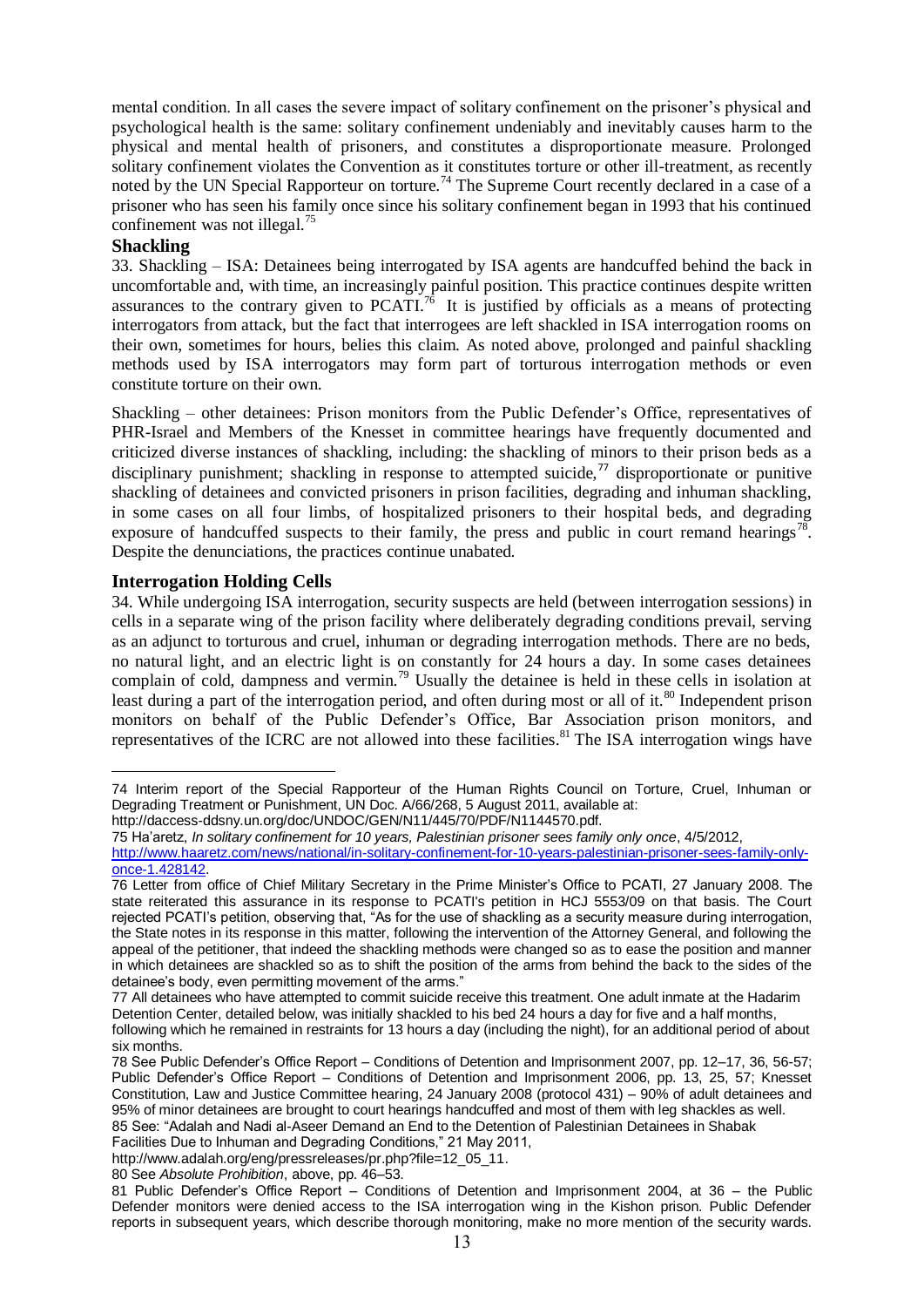all come under the authority of the IPS, yet the IPS denies responsibility for conditions in the ISA wards while the ISA claims that it is not responsible for conditions of detention.<sup>82</sup> There is no oversight of cells used during interrogation except by the State Attorney's office, whose reports are not public. A request by ACRI and PHR-Israel to enable official visits by the Public Defenders' Office was rejected in 2010. The ICRC is also prohibited entry to the cells in the interrogation wings, and is only able to meet detainees under interrogation outside the interrogation wings.

### **Prison Conditions**

35. All prisons and jails (including former military prisons) are under the authority of the IPS. While the transfer of authority is intended to bring about an improvement of prison conditions, the Public Defender's Office prison monitor reports continue to describe major problems. According to a report by the Public Defender's Office covering 2009-10,<sup>83</sup> most prisons throughout Israel suffered from widespread overcrowding, inadequate access to medical care, poor hygienic conditions and excessive punitive measures. The report found that detainees and prisoners were cuffed hand and foot as a punishment, sometimes for months on end.<sup>84</sup> Prisoners considered suicidal remained in restraints for long periods without access to proper medical care. For instance, an inmate at Hadarim Detention Centre was shackled to his bed 24 hours a day for five and a half months, following which he remained in restraints for 13 hours a day (including the night), for an additional period of about six months.<sup>85</sup> In describing prison conditions, the report uses terms such as "unbearable," "filthy," "improper for human beings" and "inappropriate, and in part inhuman,"<sup>86</sup> thus directly implying a violation of at least Article 10 of the ICCPR.. PHR-Israel has a pending petition in the Supreme Court about the inadequate treatment of prisoners after suicide attempts, which involve shackling to the bed for prolonged periods and without sufficient mental evaluation and treatment.<sup>87</sup>

36. On 8 May 2012 the Knesset passed a Law to Amend the Prison Order (no. 42) – 2012, which sets standards for sanitary conditions, medical treatment, accommodation, including food and lighting and ventilation, daily exercise depending on safety and security, right to leisure and education – subject to IPS regulations, and, for citizens of Israel, prisoner rehabilitation as regulated by the IPS Commissioner.<sup>88</sup> It remains to be seen how the new law will be implemented, and whether it will impact security prisoners' imprisonment.

### **Harsh Conditions for Security Prisoners**

37. Security prisoners – almost entirely Palestinians, including minors – suffer discrimination; they are denied the right to study for matriculation exams and do not receive the welfare services to which other prisoners are entitled.<sup>89</sup> They are denied telephone communications with their lawyers and family and friends, physical contact with family members including children during visits, and private

84 Public Defender's Office Report, *ibid.*, pp. 41, 45.

 $\overline{a}$ 

86 *Ibid.*, pp. 39, 43, 41 (repeated 45), respectively.

Independent monitors from PCATI, who received their appointments through the Israel Bar Association, have consistently been denied access in to the ISA interrogation wings in Petah Tikvah and Jerusalem.

<sup>82</sup> For instance a complaint about painful shackling between interrogations received responses from each of the two bodies stating that it is under the other's responsibility. The Head of the Investigation Division of the ISA stated in a hearing of the Knesset Constitution, Law and Justice Committee: "Everything connected to the conditions of detention and maintenance is not our responsibility but rather is in the responsibility of the prison authorities" (Protocol 245 of 3 July 2007).

<sup>83</sup> Public Defender's Office Report – Conditions of Detention and Imprisonment in the facilities of the IPS and Israel police 2009-10). For a short summary in English see Tomer Zarchin in Ha'aretz, "*Report reveals harsh condition in Israeli jails*", 16 August 2011, [http://www.haaretz.com/print-edition/news/report-reveals-harsh](http://www.haaretz.com/print-edition/news/report-reveals-harsh-condition-in-israeli-jails-1.378807)[condition-in-israeli-jails-1.378807.](http://www.haaretz.com/print-edition/news/report-reveals-harsh-condition-in-israeli-jails-1.378807)

<sup>85</sup> *Ibid.*, at 16.

<sup>87</sup> HJC 7492/11, *Physicians for Human Rights – Israel v. IPS and Ministry of Health,* submitted 11 November 2011.

<sup>88</sup> Bill to Amend Prison Ordinance (no. 42) – 2012.

<sup>89</sup> Public Defender's Office Report – Conditions of Detention and Imprisonment 2009-10, pp. 32-4. In its response to 2009-2010 Public Defender's Office Report, the IPS asserted that in special cases social care is provided; however, as a general policy, due to "security concerns," there are no treatment and rehabilitation programs for security detainees. See "IPS response to draft Public Defender's Office Report – Conditions of Detention and Imprisonment 2009-10", 7 August 2011, at 2, [,http://www.justice.gov.il/NR/rdonlyres/8B7BE20A-](http://www.justice.gov.il/NR/rdonlyres/8B7BE20A-D5FF-4446-960F%20644F5820FE86/29481/TguvatSabash.doc)[D5FF-4446-960F 644F5820FE86/29481/TguvatSabash.doc.](http://www.justice.gov.il/NR/rdonlyres/8B7BE20A-D5FF-4446-960F%20644F5820FE86/29481/TguvatSabash.doc)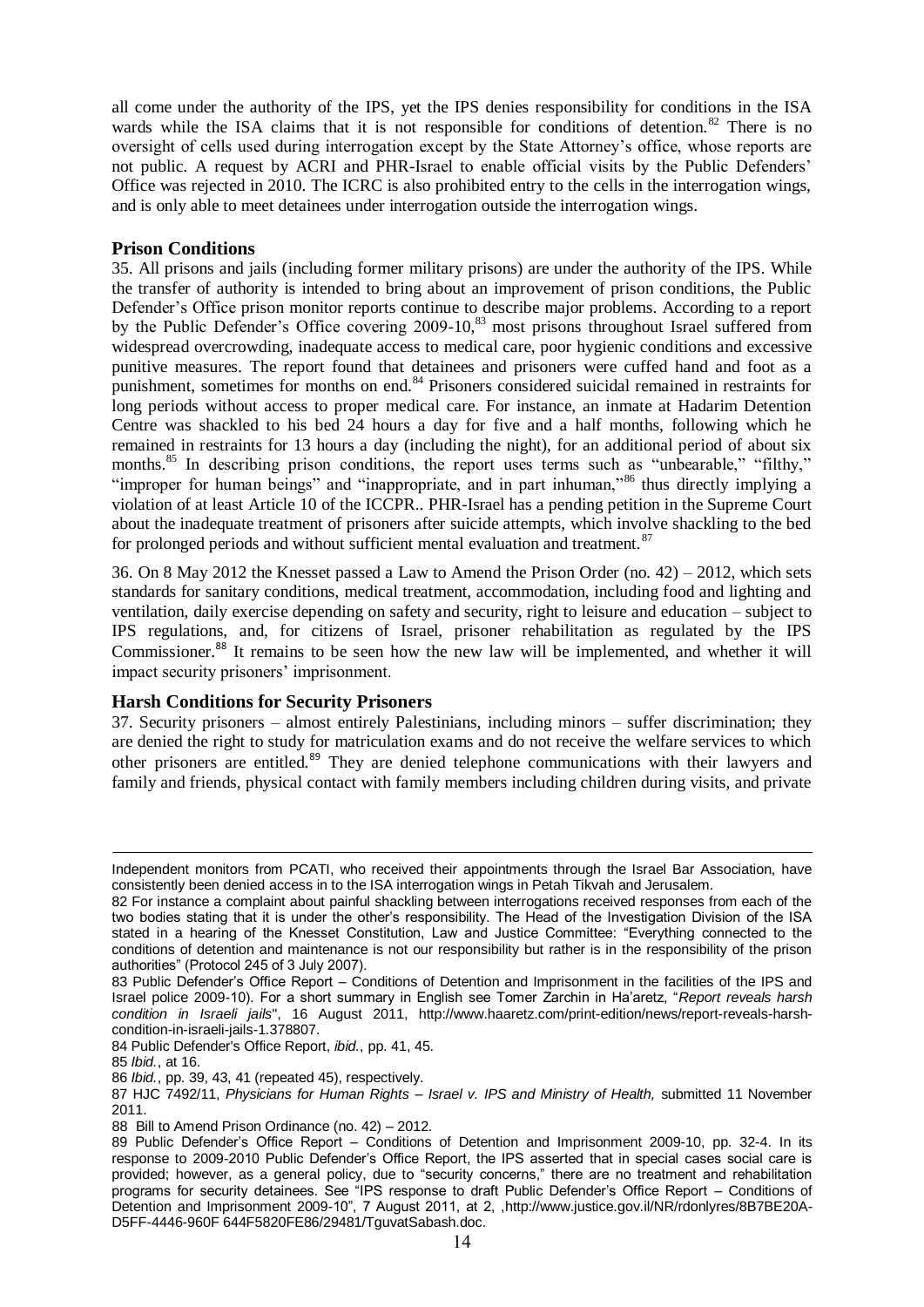conjugal visits with spouses.<sup>90</sup> To the best of our knowledge the IPS does not employ a single Arab psychiatrist to treat patients in Arabic. Most physicians employed by IPS do not speak Arabic and are therefore unable to communicate with their patients.<sup>91</sup> Prisoners from Gaza are cannot to receive family visits because their family members are blocked from entering Israel.<sup>92</sup>

### **Mistreatment of Hunger Strikers**

38. Following the release of two Palestinian administrative detainees – Khader Adnan and Hanan Shalabi – after extended hunger strikes, Palestinian administrative detainees and prisoners took up a mass hunger strike to protest the use of administrative detention / detention under the Unlawful Combatants Law, solitary confinement, and harsh conditions of imprisonment imposed before the Gilad Shalit prisoner exchange to pressure Hamas to release the soldier, which have not been loosened. Prisoners currently have extremely limited visits from their family, are not allowed to access Arabic-language news media, and have been banned from pursuing higher education. Two administrative detainees, Bilal Diab and Tha'er Halahaleh, refused food for 78 days, until the IPS agreed to free them after the conclusion of their current administrative orders. The Supreme Court earlier declined to cancel their detention after seeing secret evidence against them, severely endangering their lives.<sup>93</sup> A handful of other strikers had been striking for 30-60 days. To punish hunger strikers, the IPS had placed the leaders of the movement in solitary confinement, fined prisoners daily up to NIS 500, confiscated salt, and imposed blackouts and random cell searches.<sup>94</sup> The IPS also created obstacles for hunger strikers to meet with their lawyers, a practice which was eased after Adalah and an NGO coalition demanded that the policy cease.<sup> $55$ </sup> The hunger strikers were not allowed regular access to an independent doctor, nor often transferred to civilian hospitals even at advanced stages of their strike. PHR-I petitioned for the longest hunger strikers to receive visits from an independent doctor and members of the prisoners' families.<sup>96</sup> The harsh punitive actions against hunger strikers endangered their health and constitute ill-treatment and torture.

The hunger strikers also testified to lawyers and independent doctors that they were subjected to physical abuse by prison guards and in one case by a physician. We are aware of one case where a detainee was forcibly given medical treatment, in violation of the Malta Declaration and medical ethics. In the rare occasions when permission was granted for independent doctors to visit the hunger strikers, the IPS medical facilities in which

[http://www.alhaq.org/documentation/weekly-focuses/569-palestinian-prisoners-near-death,](http://www.alhaq.org/documentation/weekly-focuses/569-palestinian-prisoners-near-death-http:/www.alhaq.org/documentation/weekly-focuses/569-palestinian-prisoners-near-death) 

<sup>1</sup> 90 Public Defender's Office Report – Conditions of Detention and Imprisonment 2007, pp. 22, 28-29; 2009-10, pp. 32-4, 55-8. In 2007 the IPS Director ordered that security prisoners no longer be allowed to complete the Palestinian matriculation exams. In late 2010, Adalah sent a letter to IPS demanding that security prisoners' books not be censored, [http://www.old-adalah.org/eng/pressreleases/pr.php?file=30\\_11\\_10.](http://www.old-adalah.org/eng/pressreleases/pr.php?file=30_11_10) Adalah submitted a petition, on behalf of Rawi Sultani, to the Nazareth District Court demanding that security prisoners be allowed to continue their higher education (Prisoner's Petition 16207-09-11*, Rawi Sultani v. Ministry of Public Security* (case pending). The Nazareth District Court rejected a demand for conjugal visits for security prisoner Walid Dakka so that he may father a child. Prisoner's Petition 54950-11-11*, Walid Dakka v. Israel Prison Service* (decision delivered February 2012). The Court emphasised security reasons based on secret "evidence" unavailable to Mr. Dakka or Adalah attorneys, his counsel, as its basis for denying the request. Note: Yigal Amir, sentenced to life imprisonment for killing former Prime Minister Yitzak Rabin, was permitted to father a child, while in prison.

<sup>91</sup> aretz'Ha, "No Treatment for Mentally III Detainees," 20 August 2001, reporting that the IPS did not employ any Arabic-speaking psychiatrist, psychologist or social worker.

<sup>92</sup> According to the International Committee of the Red Cross, "Palestinian families must be allowed to visit their next of kin in Israeli prisons. This is a humanitarian issue of utmost importance." There are currently 695 individuals from Gaza incarcerated in Israeli prisons. In December 2009, the Supreme Court ruled that family members from Gaza have no right to visit their relatives incarcerated in Israeli prisons. The ruling came in response to a petition submitted by Adalah, Al Mezan and the Association for Palestinian Prisoners in June 2008 demanding family visits from Gaza following a total ban imposed by Israel in June 2007. HCJ 5399/08, *Adalah, et al. v. The Defense Minister, et al.* (decision delivered 9 December 2009).

<sup>93</sup> See Adameer, 1 May 2012, "Urgent Appeal: Bilal Diab and Thaer Halahleh in Grave Condition,"

[http://www.addameer.org/etemplate.php?id=472;](http://www.addameer.org/etemplate.php?id=472) Al Haq, 4 May 2012, "Palestinian Prisoners Near Death," [http://www.alhaq.org/documentation/weekly-focuses/569-palestinian-prisoners-near-death-](http://www.alhaq.org/documentation/weekly-focuses/569-palestinian-prisoners-near-death-http:/www.alhaq.org/documentation/weekly-focuses/569-palestinian-prisoners-near-death)

<sup>94</sup> Addameer, *"Palestinian political prisoners Subject to Collective Punishment as Mass Hunger Strike* 

*Continues*," 3 May 2012[, http://www.addameer.org/etemplate.php?id=473.](http://www.addameer.org/etemplate.php?id=473) See also Addameer, *Update on the Palestinian Prisoners' Hunger Strike*, 24 April 2012,

[adalah.org/upfiles/2012/Update%20on%20the%20Palestinian%20Prisoners'%20Hunger%20Strike.pdf.](http://www.adalah.org/upfiles/2012/Update%20on%20the%20Palestinian%20Prisoners) <sup>95</sup> See Adalah Press Release, Israel Prison Service (IPS) to Adalah, Human Rights NGOs: New Guidelines Require Prisoners Confirm Meetings with Lawyers, 6 May 2012,

http://www.adalah.org/eng/pressreleases/6\_5\_12.html

<sup>96</sup> PHR-I, Concern Mounts for the Lives of Prisoners on Protracted Hunger Strikes, 6 May 2012, [http://www.phr.org.il/default.asp?PageID=116&ItemID=1469.](http://www.phr.org.il/default.asp?PageID=116&ItemID=1469)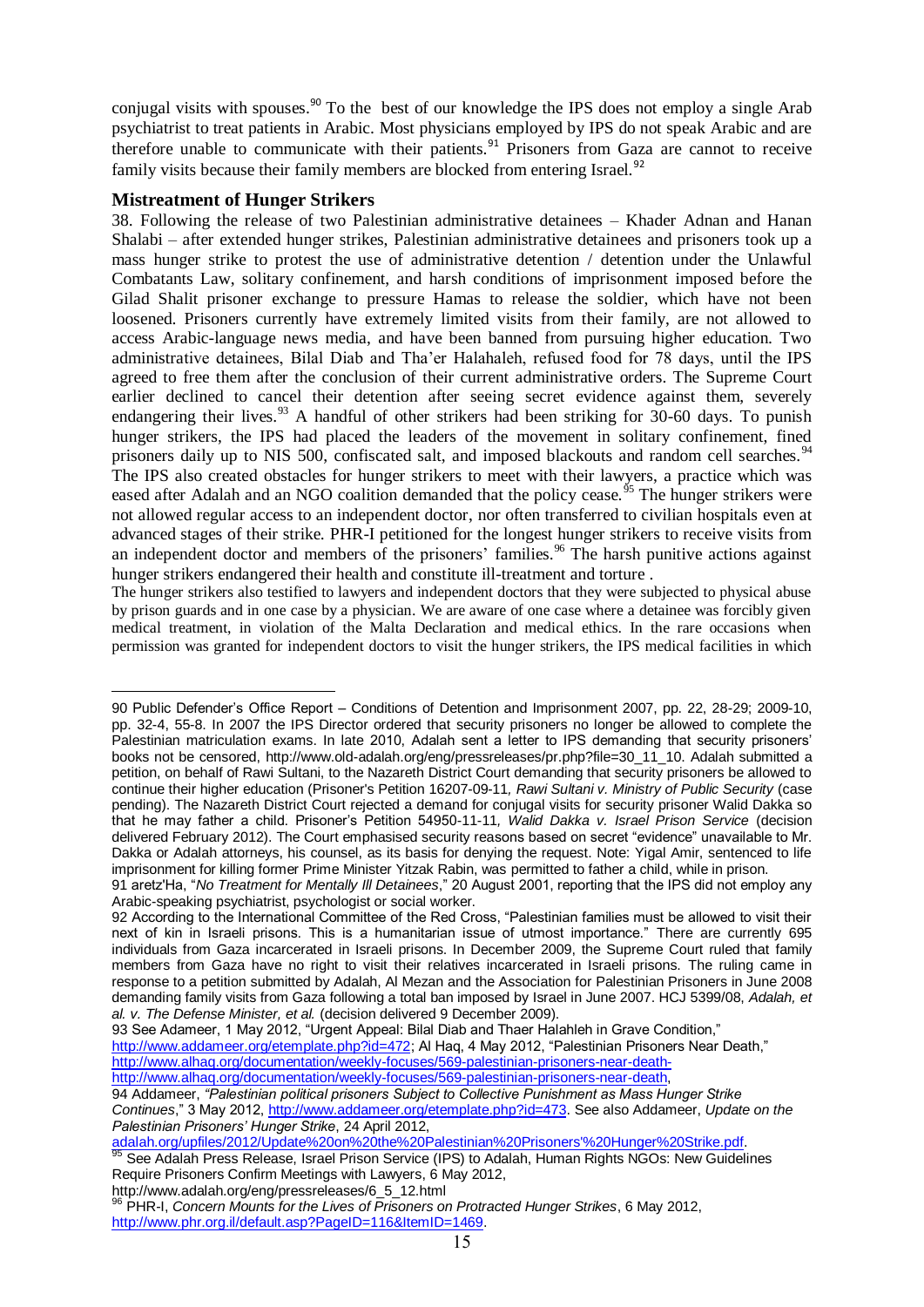the prisoners were held was insufficient for addressing the medical needs of the detainees, thereby endangering their lives.

The mass hunger strike ended 14 May 2012 with an agreement between a committee representing the hunger strikers and the IPS. In exchange for an agreement to not conduct "security activity" from within the prisons, the IPS agreed to loosen restrictions on prisoners, remove prisoners from solitary confinement, to allow family visits from Gaza and the West Bank, and only use administrative detention when "very serious" information was found.<sup>97</sup> The conditions are broadly worded and leave ample room for continued mistreatment of prisoners.

# **CRUEL, INHUMAN OR DEGRADING TREATMENT OR PUNISHMENT OF OTHER VULNERABLE GROUPS (ARTICLES 7, 10.1)**

### **Use of Force And Violence During Military Operations**

41. Israel conducted "Operation Cast Lead" (OCL) in Gaza from 27 December 2008 to 18 January 2009. More than three years later, the Israeli military investigations into OCL are incompatible with international standards of independence, effectiveness, transparency and promptness. During OCL, Palestinians were held in cruel, inhuman and degrading conditions during their initial period of detention in Gaza.<sup>98</sup> The UN Fact-Finding Mission on the Gaza Conflict (November 2009) concluded that, "the abuse, which required a considerable degree of planning and control, was sufficiently severe to constitute inhuman treatment within the meaning of article 147 of the Fourth Geneva Convention and thus a grave breach of the said Convention that would constitute a war crime." Palestinian, Israeli, and international human rights organizations submitted hundreds of complaints to the Military Attorney General and the Attorney General of Israel demanding the opening of criminal investigations into the killings of civilians, injuries, extensive home and other property damage, the prevention of medical treatment and the use of Palestinian civilians as human shields.

42. Israel published three reports about the status of its inquiries and investigations into OCL in July 2009, January 2010 and July 2010, primarily to coincide with the timeline set by the UN Secretary General ("Goldstone process"). According to these reports, three indictments were pursued: one case against two soldiers for "conduct unbecoming" (using a nine-year child as a "human shield"), in which the soldiers received suspended sentences and were demoted; another case of manslaughter, and a third case which led to the conviction of a soldier for the theft of a credit card. Other military inquiries have led to two disciplinary actions, a reprimand and a sanction. According to Israel's report of January 2010, a special command investigation will look into allegations that, "IDF forces held the detainees in cruel, inhumane and degrading conditions." As part of these investigations, for example, Israel will not press charges against any of those responsible for an airstrike that killed 21 family members (the Samouni family) taking shelter in a home that the IDF had declared safe for noncombatants during OCL.<sup>99</sup>

#### **Closure of Gaza**

<u>.</u>

43. Israel's closure of Gaza, which severely restricts freedom of movement and trade, has had a lasting impact on the civilian population. 38% of Gazans live in poverty, with 54% suffering from food insecurity. Imports stand at 40% of pre-2007 levels, and only very limited agricultural exports are allowed to Europe, with all of Gaza's traditional market in the West Bank and Israel blocked.<sup>100</sup>

*Concludes after Agreement is Reached,* 15 May 2012, [http://www.addameer.org/etemplate.php?id=481.](http://www.addameer.org/etemplate.php?id=481) 98 See PCATI and Adalah, *Exposed: The Treatment of Palestinian Detainees During Operation "Cast Lead,"* 

<sup>97</sup> See Israel Ministry of Foreign Affairs, *End of hunger strike by security prisoners*, 14 May 2012, [http://www.mfa.gov.il/MFA/Government/Communiques/2012/End\\_hunger\\_strike\\_security\\_prisoners\\_14-May-](http://www.mfa.gov.il/MFA/Government/Communiques/2012/End_hunger_strike_security_prisoners_14-May-2012.htm)[2012.htm,](http://www.mfa.gov.il/MFA/Government/Communiques/2012/End_hunger_strike_security_prisoners_14-May-2012.htm) and Addameer, *Progress for Prisoners' Movement: Palestinian Prisoners' Mass Hunger Strike* 

above. 99 Ha'aretz, *IDF Closes Probe into Israeli air strike that killed 21 members of Gaza family,* 1.5.2012,

[http://www.haaretz.com/news/diplomacy-defense/idf-closes-probe-into-israeli-air-strike-that-killed-21-members](http://www.haaretz.com/news/diplomacy-defense/idf-closes-probe-into-israeli-air-strike-that-killed-21-members-of-gaza-family-1.427583)[of-gaza-family-1.427583.](http://www.haaretz.com/news/diplomacy-defense/idf-closes-probe-into-israeli-air-strike-that-killed-21-members-of-gaza-family-1.427583) 

<sup>100</sup> See "Humanitarian Situation in the Gaza Strip," United Nations Office for the Coordination of Humanitarian Affairs occupied Palestinian territory, October 2011, available at:

http://www.ochaopt.org/documents/ocha\_opt\_Gaza\_FactSheet\_October\_2011\_english.pdf.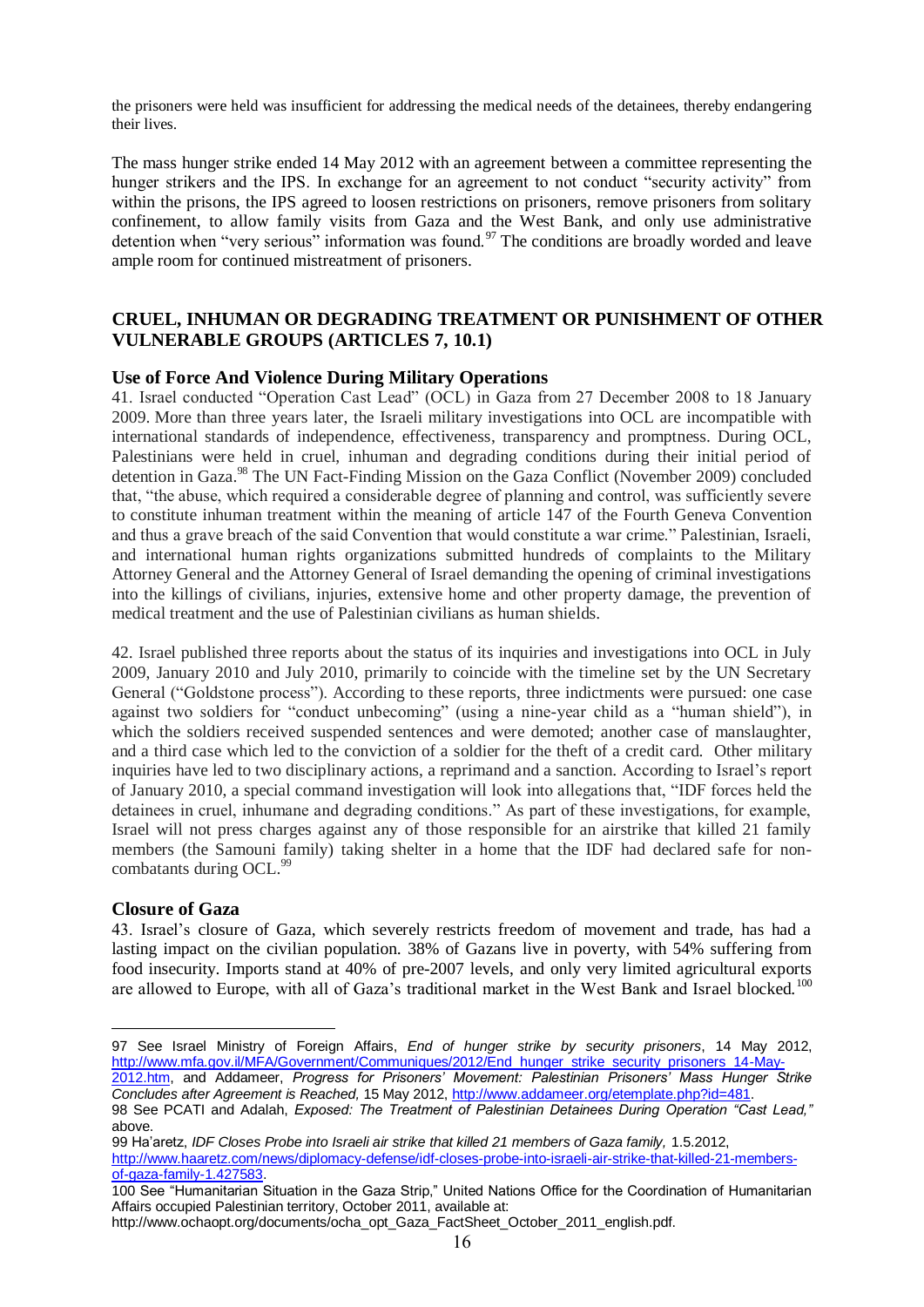As of March 2011, 41,200 new housing units were needed to address the severe housing shortage, but could not be built because of restrictions on the entrance of cement and other building materials. Since January 2007, as part of the closure, fishermen's access to the sea has been further restricted to three nautical miles from the shore; a twenty nautical mile limit was agreed upon in the Oslo Accords. Fishermen are often subjected to harassment and ill-treatment, shot at with water cannons or live ammunition, and have their boats seized by the Israeli navy for allegedly violating the fishing limits. Attacks and arrests have occurred even within the three-mile permitted zone. These actions are undertaken to intimidate and discourage fishermen from working for their livelihood.

#### **Home Demolitions**

44. The Israeli military has carried out thousands of house demolitions since the beginning of the occupation in 1967, many as a matter of policy to deter and punish violence by Palestinians. Other common pretexts for home demolitions are lack of building permits, used in particular in the vicinity of Israeli settlements, and military necessity. Operation Cast Lead saw the complete demolition of hundreds of homes and buildings up to 300 meters into the Gaza Strip to create the Buffer Zone or Access Restricted Area.<sup>101</sup> Palestinians are totally or partially forbidden from accessing land within 1,000-1,500 meters of the Green Line around Gaza to this day.<sup>102</sup> Since February 2009, Al Mezan has documented the destruction of 251 houses by the Israeli military, of which 25 were totally demolished.<sup>103</sup> This destruction constitutes punitive home demolition. Many of those whose homes have been demolished are still homeless and living in temporary (and often inadequate) accommodation. The reconstruction and repair of homes has been prevented because of the blockade on the Gaza Strip imposed by Israel, which as noted prohibits the entry of most construction materials.

#### **Denial of Medical Access**

<u>.</u>

45. The ISA has the final authority in deciding whether or not a patient will be allowed to exit Gaza to access medical care. Many patients are denied exit permits, including those in serious medical condition, for unspecified "security reasons." From January – June 2011, PHR-Israel documented 226 cases and appeals from Gaza patients who were denied permits or delayed access to medical treatment, at times with tragic consequences. Patients who are delayed often miss their scheduled appointments with physicians at health facilities and must re-schedule these dates and submit a new request for an exit permit.<sup>104</sup>

In at least 35 cases since July 2007, the ISA has subjected patients – many of whom had been granted exit permits by other Israeli authorities – to an interrogation at Erez Crossing. In the course of that interrogation, many were asked to provide information about relatives and acquaintances, and/or required to collaborate and provide information on a regular basis, as a precondition for being allowed to exit Gaza.<sup>105</sup> These cases include several patients suffering from life-threatening medical conditions. According to patients' testimonies, if they refused or could not provide the information, they were denied permission to exit Gaza to receive medical treatment.<sup>106</sup> A petition submitted by PHR-Israel to the Supreme Court on this issue was rejected on the basis that the Court accepted a

<sup>101</sup> During Operation Cast Lead, Al Mezan documented Israeli military destruction or damage of 11,149 homes, of which 2,652 homes were destroyed completely. These houses had accommodated 108,892 people, including 53,305 children.

<sup>102</sup> See UN Office for Coordination of Humanitarian Affairs and World Food Program, "Between the Fence and a Hard Place," August 2010.

http://www.ochaopt.org/documents/ocha\_opt\_special\_focus\_2010\_08\_19\_english.pdf.

<sup>103</sup> Figures taken from Al Mezan's database unless otherwise noted.

<sup>104</sup> A letter sent to the Military Advocate-General and to the Attorney-General in January 2011 requested a criminal investigation into the death of Mr. Anas Saleh, denied permission by Israel to exit Gaza for medical treatment. Adalah lodged the complaint on behalf of PHR-Israel and Al Mezan to demand the prosecution of those responsible. The 20-year old patient from Gaza died in January 2011 from liver disease. Mr. Saleh was also called for interrogation by ISA on 30 December 2010 to consider his request, but by that date he was already in a comatose state. However, the ISA continued to insist that Mr. Saleh appear for questioning. The legal advisor to the army responded in July 2011stating that nothing in the complaint required an investigation. See also Adalah, PHR-I and Al Mezan Position Paper, June 2010, *"Who Gets to Go?"* http://www.oldadalah.org/newsletter/eng/jun10/docs/englishposisionpaper.pdf.

<sup>105</sup> Physicians for Human Rights-Israel, *Holding Health to Ransom: GSS Interrogation and Extortion of Palestinian Patients at Erez Crossing*, August 2008, available at: [http://www.phr.org.il/phr/files/articlefile\\_1217865604015.pdf.](http://www.phr.org.il/phr/files/articlefile_1217865604015.pdf)

<sup>106</sup> See the ISA's response to Physicians for Human Rights-Israel's report, ibid. pp.71-73, 75.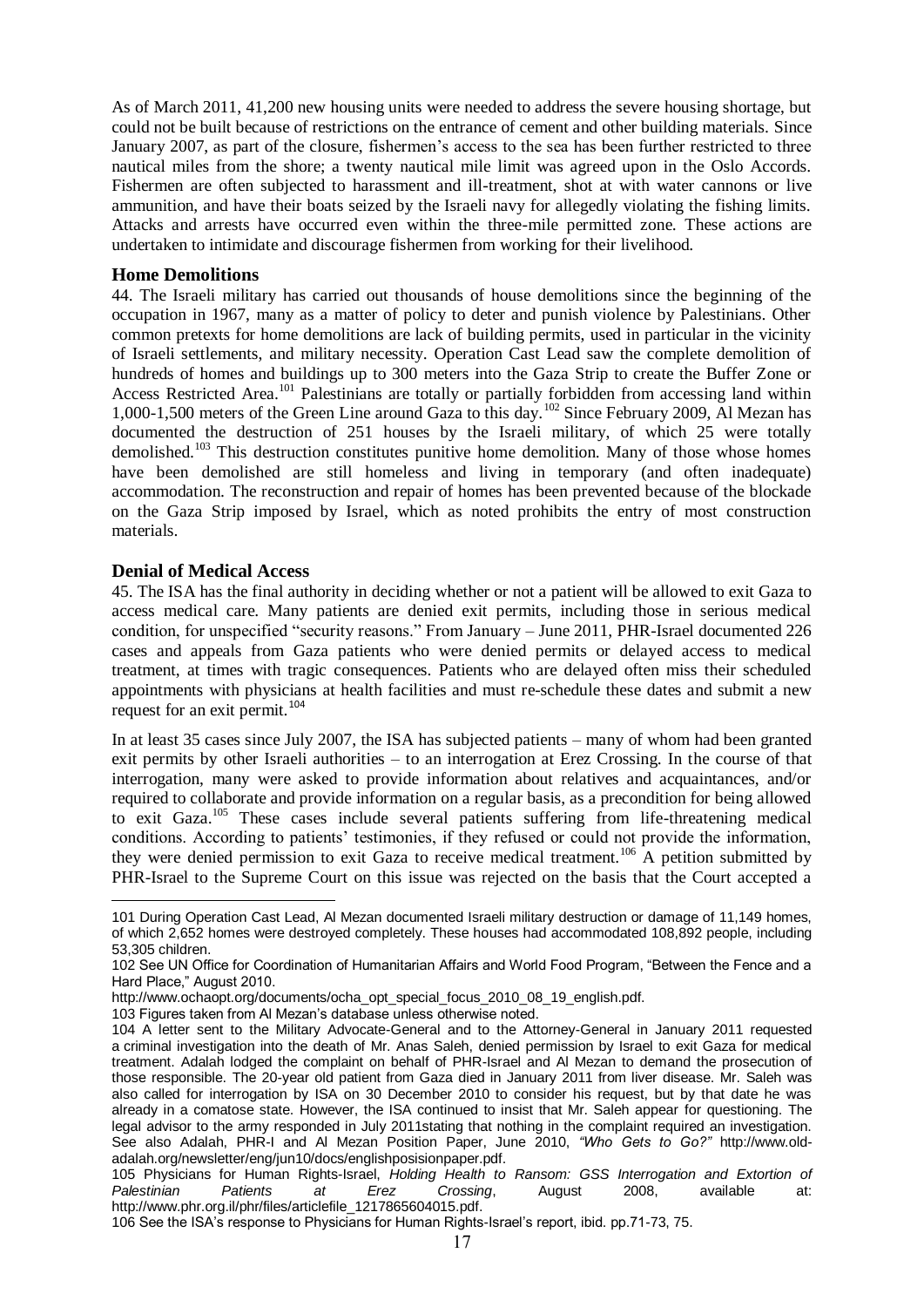statement from the Commander of the IDF Southern Command that "[…] no use is made of person's illness in order to obtain information in the realm of security."<sup>107</sup> An additional reason was that individual solutions were found for most of the patients in the petition. Severe shortages of fuel and electricity in Gaza have severely interfered with medical services, back-up generators for hospitals, and ambulances. It has also resulted in the malfunctioning of medical equipment.<sup>108</sup>

# **RESERVATIONS, OPTIONAL PROTOCOLS**

46. Israel has not withdrawn its reservation to Article 9 of the Covenant. In view of Israel's policies, in the Committee's words, "derogating from Article 9 more extensively than what in the Committee's view is permissible pursuant to article 4," this reservation remains a serious impediment to Israel's implementation of the Covenant.

47. Israel has refrained from acceding to either of the Covenant's Optional Protocols. In view of the fact that the death penalty remains on Israel's law books, even though no court-ordered executions have taken place for decades, and the insurmountable obstacles Palestinian detainees and other victims face in seeking effective remedy for violations of the Covenant, the submitting organizations consider it imperative that Israel ratify these Protocols.

48.Israel has also not acceded to the Optional Protocol to the CAT, despite the dire need, in Israel, for access to be granted to places of detention and detainees, and for monitoring and reporting by national and international preventive mechanisms as envisaged by the Protocol.<sup>109</sup>

49. The submitting organizations note that Israel does not translate the Committee's Concluding Observations into Hebrew, one of the official languages of the State. Without a Hebrew translation of the Concluding Observations, it is unlikely that the State will disseminate the report widely.

# **NGO RECOMMENDATIONS TO HRC:**

50. The submitting NGOs recommend that the Human Rights Committee call on the state of Israel to adopt, as a minimum, the following steps in order to implement its relevant obligations under the Covenant (and international human rights law more generally), including to take effective legislative, administrative, judicial and other means to prevents acts of torture and other cruel, inhuman or degrading or punishment treatment in any territory under its jurisdiction:

- 1. Ensure that all acts of torture, as defined in international law, are absolutely and unequivocally prohibited and deemed offences under its criminal law and that any person who is found to have committed torture, ordered its commission or was in any other way criminally responsible, including through command responsibility, is punished by appropriate penalties which take into account the offences' grave nature (See Paragraph 7);
- 2. Clarify through legislation that defences such as "necessity" or "superior orders" shall not apply to those who perpetrate torture and other ill-treatment (8);
- 3. Ensure that measures are put in place to guarantee, in practice, the exclusion by the judiciary of any evidence obtained under any form of coercion and torture (11);
- 4. Ensure full monitoring and recording of the interrogation of detainees, including by GSS/ISA, through audio and videotaping. Resources must be urgently allocated for installing recording systems (audio and video) in all interrogation rooms (15);
- 5. Ensure that GSS/ISA interrogators undergo a complete retraining, from violent and degrading interrogation methods to humane ones. This must include thorough instruction in human

<sup>&</sup>lt;u>.</u> 107 Cited in footnote 37 of PHR-Israel, *Holding Health to Ransom*, above.

<sup>108</sup> See OCHA[, http://www.ochaopt.org/documents/ocha\\_opt\\_electricity\\_factSheet\\_march\\_2012\\_english.pdf](http://www.ochaopt.org/documents/ocha_opt_electricity_factSheet_march_2012_english.pdf) 109 See Physicians for Human Rights – Israel, Adalah, Al Mezan Center for Human Rights, and the Public Committee Against Torture Position Paper, April 2010: *Israel Should Ratify the Optional Protocol to the UN Convention Against Torture as an Effective Means of Eliminating Torture*. Available at: http://www.adalah.org/newsletter/eng/apr10/English.pdf.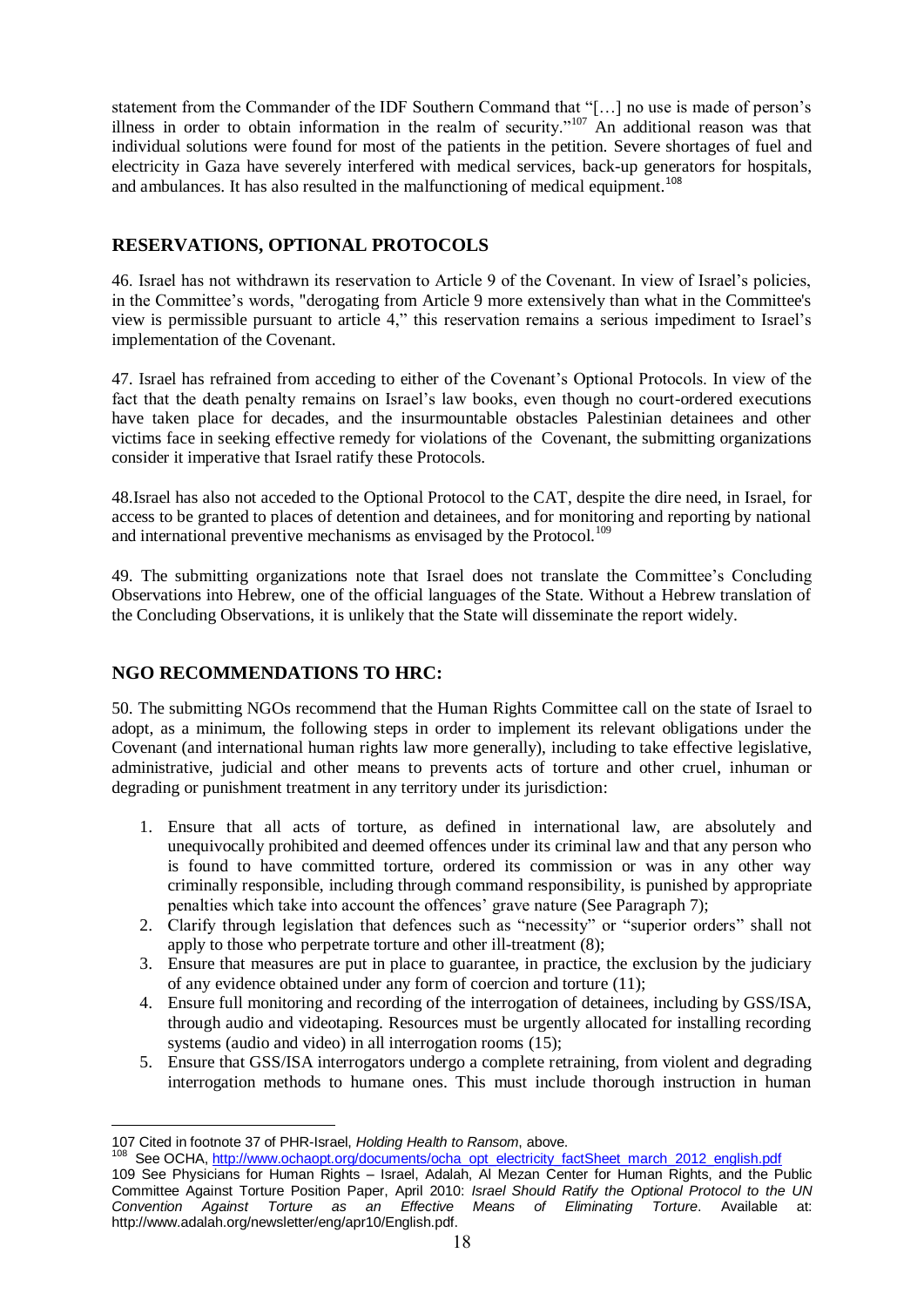rights in general, and detainees' rights in particular. Only those interrogators who have truly internalized the humane approach to interrogation may remain in their jobs (16);

- 6. Undertake wide-scale public relations activities and education in the IDF in order to explain to soldiers and commanders the need and obligation to respect the dignity and rights of every detainee without exception, including the right to remain silent, the right to proper legal representation, and of course the right to be free of any torture or other ill-treatment (16);
- 7. Refrain from trying children in military courts, ensure that children are only detained as a measure of last resort and for the shortest possible period of time, inform parents or close relatives of the child's detention and location, provide the child with prompt, free, and independent legal defense, and ensure that reports of torture and ill-treatment are fully investigated (17);
- 8. Take the necessary steps to guarantee presence in all places of detention of independent, qualified medical personnel who work in full compliance with their professional duties and on no account compromise on their ethical obligation; consider placing IPS medical facilities and staff under Ministry of Health supervision (18);
- 9. Ensure that all specialized medical-psychological examination of alleged cases of torture or other ill-treatment is carried out in line with the Manual on Effective Investigation and Documentation of Torture and Other Cruel, Inhuman or Degrading Treatment or Punishment (Istanbul Protocol) (18);
- 10. Stipulate by law that every detainee, without exception, be brought before a judge as quickly as possible, and under no circumstances any longer that 48 hours after arrest, and repeal any legislative provisions allowing longer periods (19, 21);
- 11. End all incommunicado detention, through repealing any legal provisions authorising police, GSS/ISA or IDF commanders to deny detainees access to counsel, both under Israeli and military law (21);
- 12. Repeal all laws and orders providing for arbitrary, incommunicado or indefinite detention, including Criminal Procedure (Detainee Suspected of Security Offence) (Temporary Provision) Law, 2006; Detention of Illegal Combatants (Amendment and Temporary Provision) Law, 2008; and the relevant sections of (military) Order Concerning Security Provisions (Judea and Samaria) (No. 1559) (19-24);
- 13. Close down any secret detention facilities and permit international observers, including the International Committee of the Red Cross, full access to all detention facilities (24);
- 14. Bring legislation fully in line with the principle of non-refoulement; establish a mechanism to prohibit extradition, expulsion, deportation or forcible return of aliens to a country where they would be at risk of torture or other ill-treatment, including the right to judicial review with suspensive effect (25);
- 15. Strengthen its efforts to improve the living conditions and treatment of asylum seekers and refugees and ensure that they are treated with dignity. Asylum seekers and refugees should not be held in penal conditions. The State party should fully comply with the principle of nonrefoulement and ensure that all persons in need of international protection receive appropriate and fair treatment at all stages, and that decisions on expulsion, return or extradition are dealt with expeditiously and follow the due process of the law  $(25)$ ;
- 16. Take all necessary steps (as the State has committed itself) to eliminate the post of the "Official in Charge of GSS Interrogees' Complaints" and replace it with independent officials who are not related to the GSS/ISA in any way, in order to ensure impartial and effective investigation of complaints (27);
- 17. Ensure prompt, effective and impartial investigation into all cases of IDF soldiers using violence against or humiliating detainees, and prosecute soldiers and commanders suspected of such acts. Those found guilty must be punished by appropriate penalties which take into account the offences' grave nature (29);
- 18. Ensure that all alleged cases of torture, cruel, inhuman or degrading treatment and disproportionate use of force by law-enforcement officials, including police, personnel of the security service and of the armed forces, are thoroughly and promptly investigated by an authority independent of any of these organs, that those found guilty are punished with sentences that are commensurate with the gravity of the offence, and that compensation is provided to the victims or their families (30);